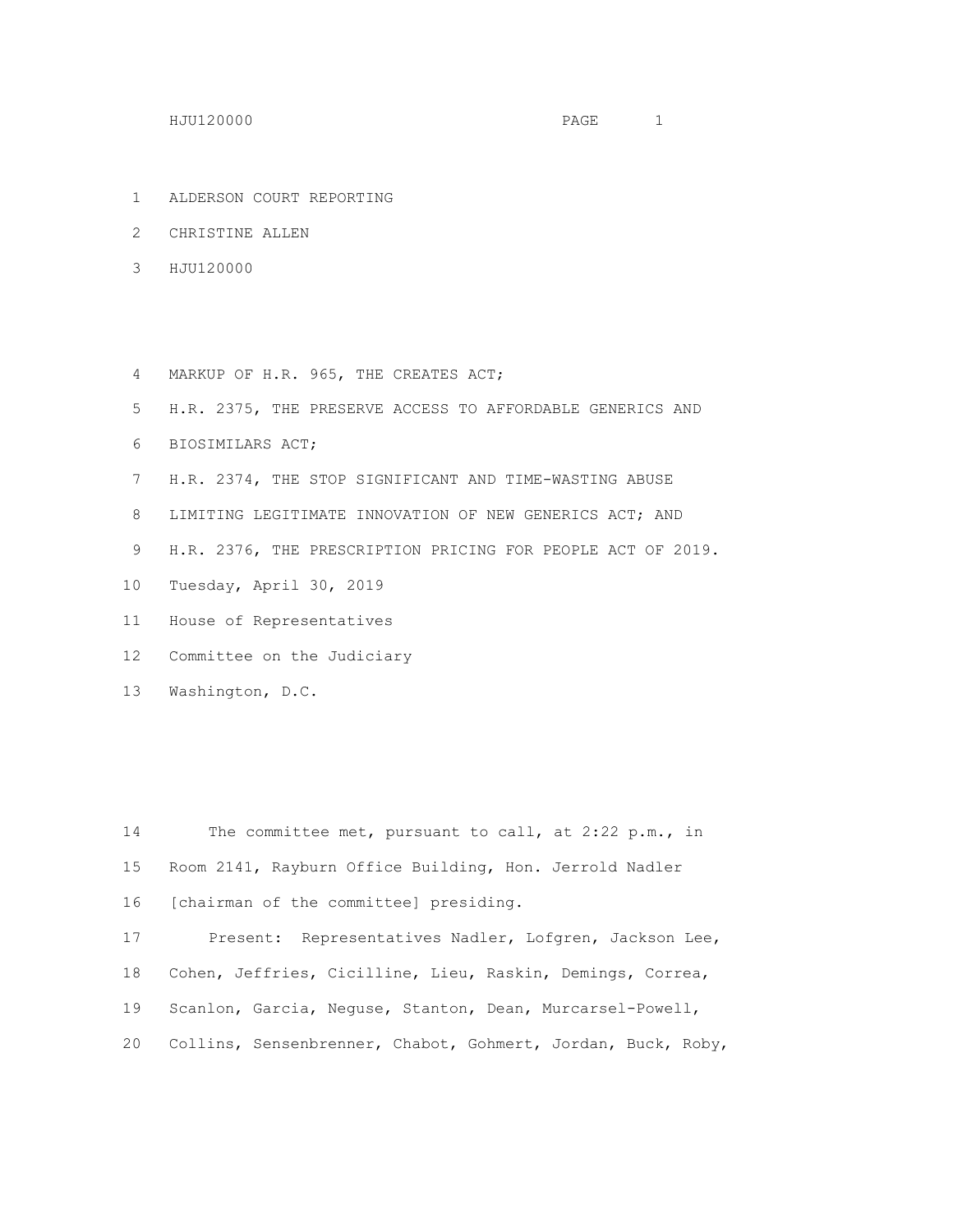Johnson of Louisiana, Biggs, McClintock, Reschenthaler,

Cline, Armstrong, and Steube.

 Staff present: David Greengrass, Senior Counsel; Senior Advisor; Lisette Morton, Director of Policy, Planning, and Member Services; Madeline Strasser, Chief Clerk; Moh Sharma, Member Services and Outreach Advisor; Susan Jensen, Parliamentarian/Senior Counsel; Amanda Lewis, ACAL Counsel; Joseph Van Wye, Professional Staff Member, ACAL; Lina Khan, Counsel, ACAL Subcommittee; Slade Bond, Chief Counsel, ACAL; Brendan Belair, Minority Chief of Staff; Robert Parmiter, Minority Deputy Chief of Staff; Jon Ferro, Minority Parliamentarian; Tom Stoll, Minority Chief Counsel, Intellectual Property Subcommittee; Daniel Flores, Minority Chief Counsel, Antitrust Subcommittee; Erica Barker, Minority Chief Clerk; and Andrea Woodard, Minority Professional Staff Member.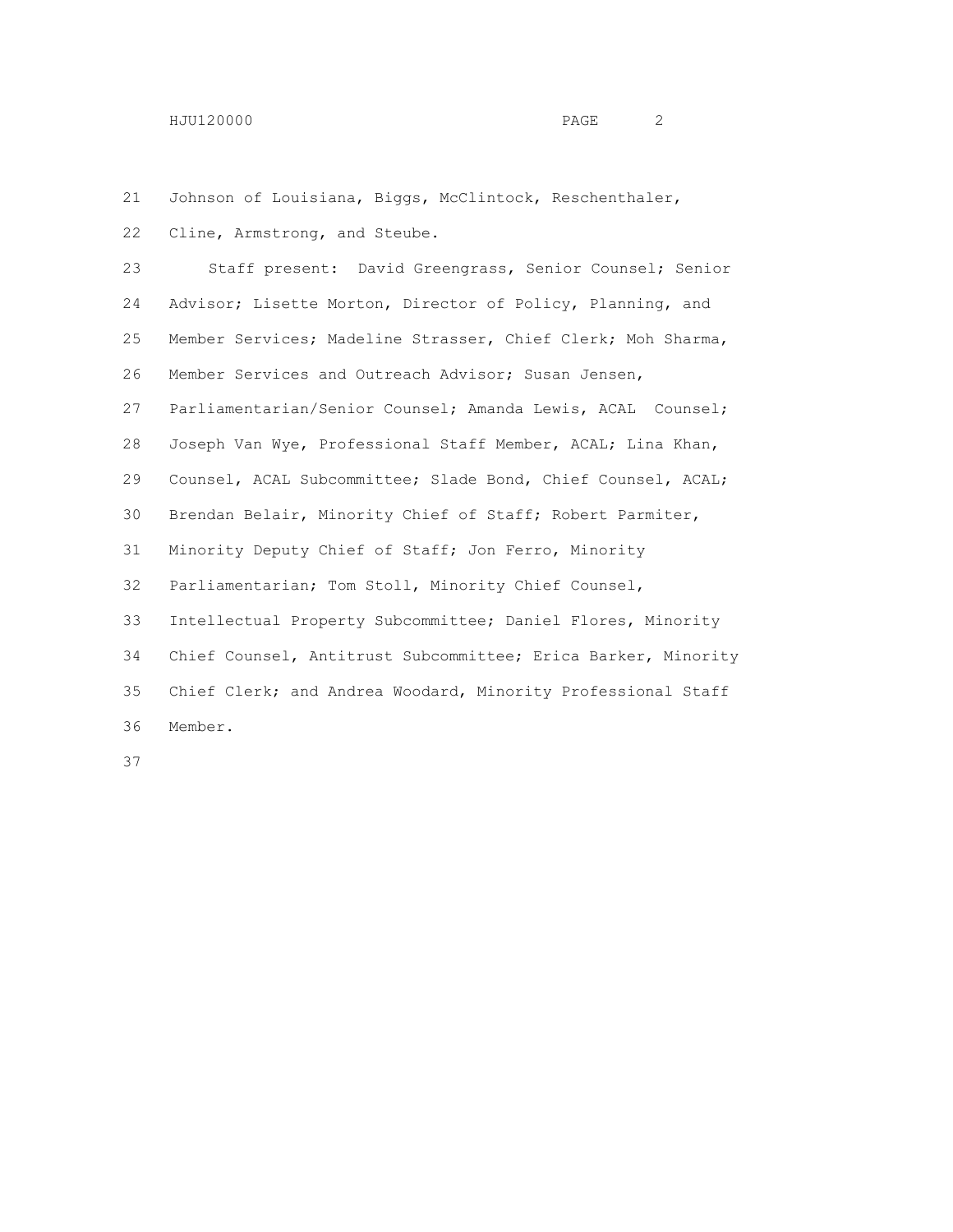| HJU120000 | PAGE | ີ |  |
|-----------|------|---|--|
|           |      |   |  |

| 38 | Chairman Nadler. The Judiciary Committee will please          |
|----|---------------------------------------------------------------|
| 39 | come to order, a quorum being present. Without objection,     |
| 40 | the chair is authorized to declare a recess at any time.      |
| 41 | Pursuant to Committee Rule II and House Rule XI, Clause       |
| 42 | 2, the chair may postpone further proceedings today on the    |
| 43 | question of approving any measure or matter or adopting any   |
| 44 | amendment for which a recorded vote for the yeas and nays are |
| 45 | ordered.                                                      |
| 46 | Pursuant to notice, I now call up H.R. 2375, the              |
| 47 | Preserve Access to Affordable Generics and Biosimilars Act,   |
| 48 | for purposes of markup and move that the committee report the |
| 49 | bill favorably to the House.                                  |
| 50 | The clerk will report the bill.                               |
| 51 | Ms. Strasser. H.R. 2375, to prohibit prescription drug        |
| 52 | companies from compensating other prescription drug companies |
| 53 | to delay the entry of a generic drug, biosimilar, biological  |
| 54 | product, or interchangeable biological product into the       |
| 55 | market.                                                       |
| 56 | Chairman Nadler. Without objection, the bill is               |
| 57 | considered as read and open for amendment at any point.       |
| 58 | [The bill follows:]                                           |
| 59 |                                                               |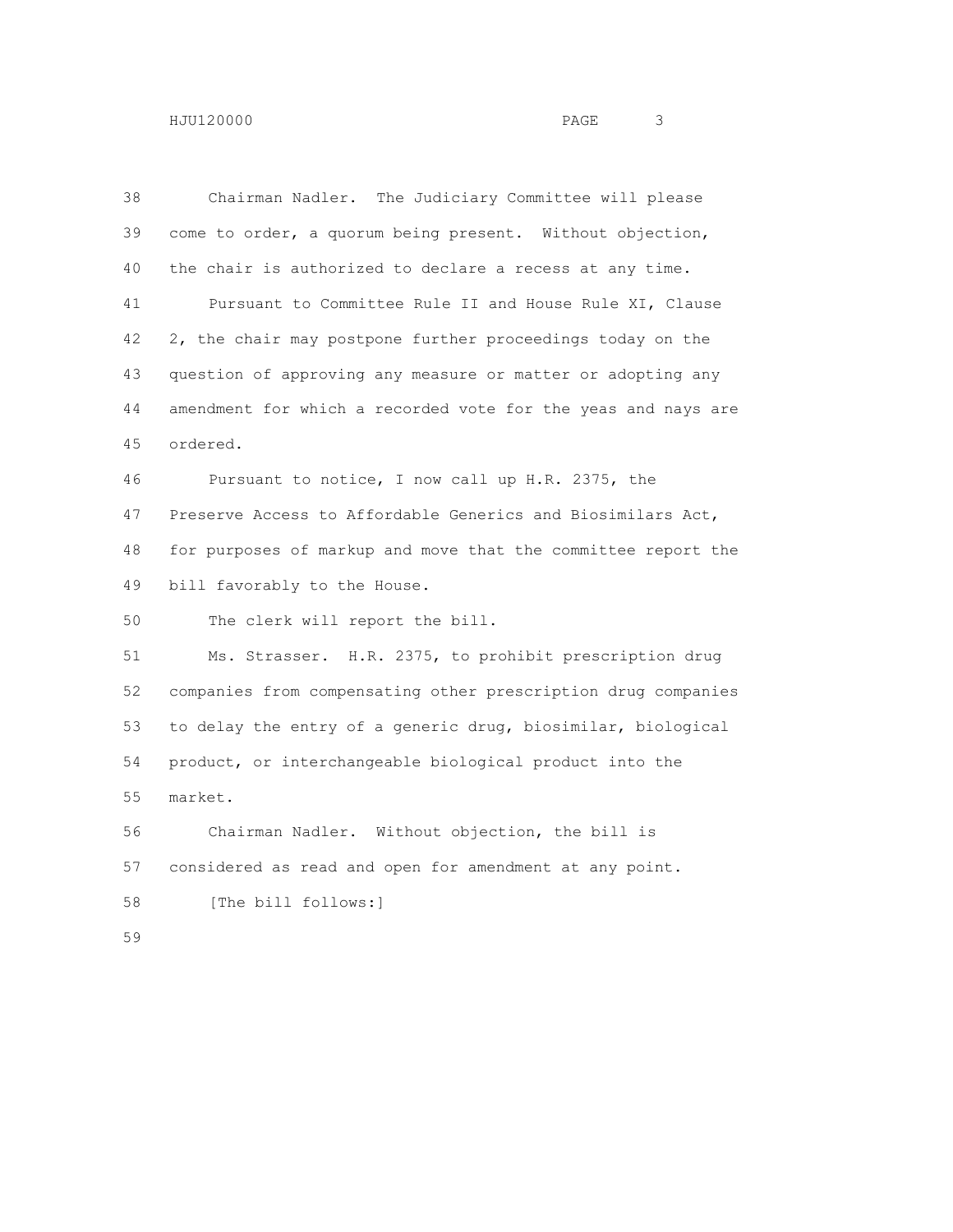Chairman Nadler. I will begin by recognizing myself for an opening statement.

 H.R. 2375, the Preserve Access to Affordable Generics and Biosimilars Act, is one of a series of bipartisan measures that we are considering today to address the critical need to lower the soaring costs of prescription drugs, which is jeopardizing the health and wellbeing of millions of Americans. Too many Americans simply cannot afford lifesaving medicines. Others find their budgets strained to the limit because of the high cost of prescription drugs. Some patients delay essential care, cut their pills in half, or skip drug treatment all together, all because of unaffordable drug prices, and their health suffers as a result.

 Several of the bills we are considering today address in different ways one of the leading drivers of high prescription drug costs, efforts by branded drug companies to preserve their monopolies by preventing or delaying competition from lower-priced generic and biosimilar drugs. The Preserve Access to Affordable Generics and Biosimilars Act prohibits one of these outrageous delay tactics, so- called pay-for-delay settlement agreements. These agreements occur when a generic drug maker seeks to enter the market and compete with a brand-name drug product. If the drug patent has not yet expired, patent litigation ensues, and the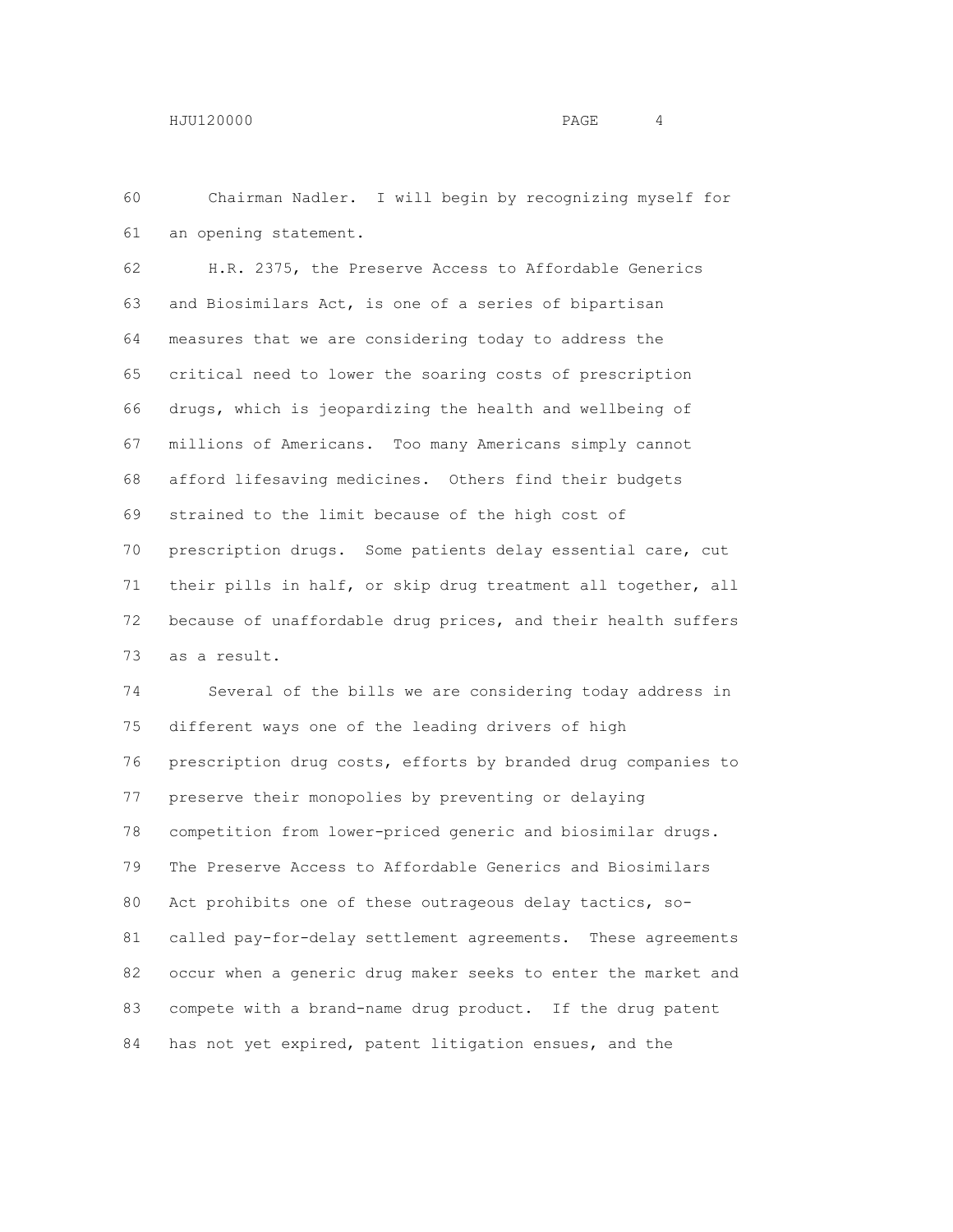branded drug firm may seek a settlement agreement as a vehicle to pay the potential generic competitor to delay entering the market with a lower-cost generic product. These agreements result in a financial windfall for both drug companies. The brand-name drug company gets to keep its monopoly, and the generic gets paid off with a portion of the 91 monopoly profits, but consumers inevitably lose.

 According to a Federal Trade Commission study, pay-for- delay agreements are estimated to cost American consumers \$3- and-a-half billion per year, \$35 billion over the decade from 2010 to 2020. And despite a clear holding by the Supreme Court in the *Actavis* case nearly 6 years ago that such agreements may be significantly anticompetitive and illegal under the antitrust laws -- I almost feel like saying "you 99 think" -- they still persist today.

 In 2015 alone, there were 14 settlements between branded and generic drug companies that contained potential pay-for- delay provisions, covering 11 branded drugs totaling \$4.6 billion in sales. And the FTC continues to investigate and challenge potential pay-for-delay agreements that keep affordable generic drugs off the market. That is why these anticompetitive practices must be prohibited all together. The significance of generic competition on drug prices cannot be overstated. According to the FTC, the first generic competitor's product is typically offered at a 20 to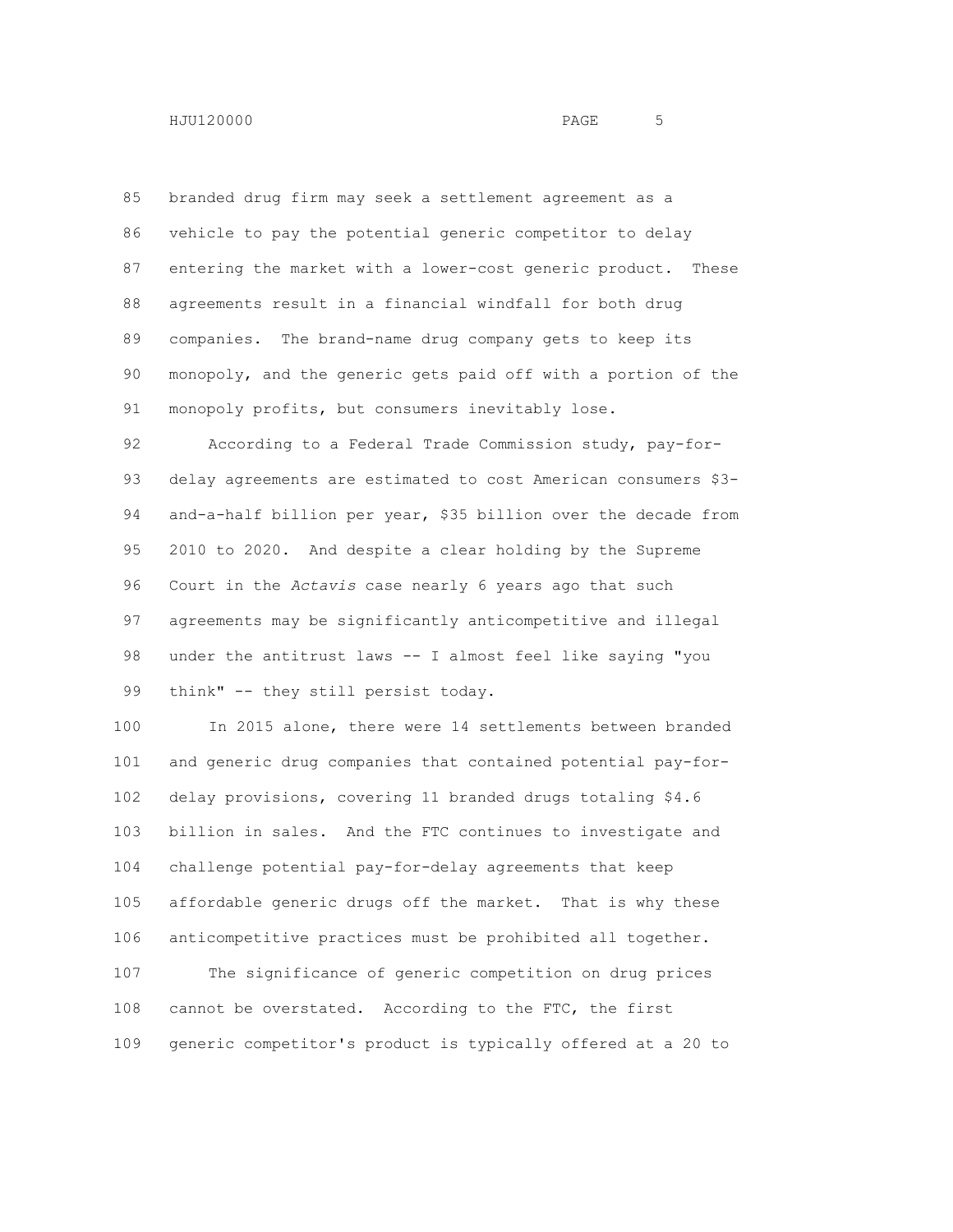30 percent discount from the branded product's price. Subsequent generic entry creates massive price discounts with additional competition reducing the cost of prescription drugs by as much as 85 percent or more off the branded price. To help ensure that these generic alternatives can enter the market, this bill would establish that certain pay-for- delay agreements are presumptively anticompetitive, and would authorize the FTC to initiate an enforcement proceeding against parties to such an agreement involving the sale of a drug or biological product. Importantly, the Preserve Access to Generics and Biosimilars Act also includes safe harbors that preserve the incentives of generic and biosimilar competitors to challenge weak patents and enter the market as early as possible.

 This legislation builds on the committee's strong tradition of bipartisan work to lower the cost of prescription drugs through the full benefits of competition. This committee has been and will continue to be active in stopping drug companies from reaping monopoly profits at the expense of the health of American consumers.

 I am proud of this work to provide meaningful relief to Americans who struggle every day with the high cost of prescription medicine along with other outrageous healthcare costs. I thank Ranking Member Collins for his leadership on this issue, and I urge my colleagues to support this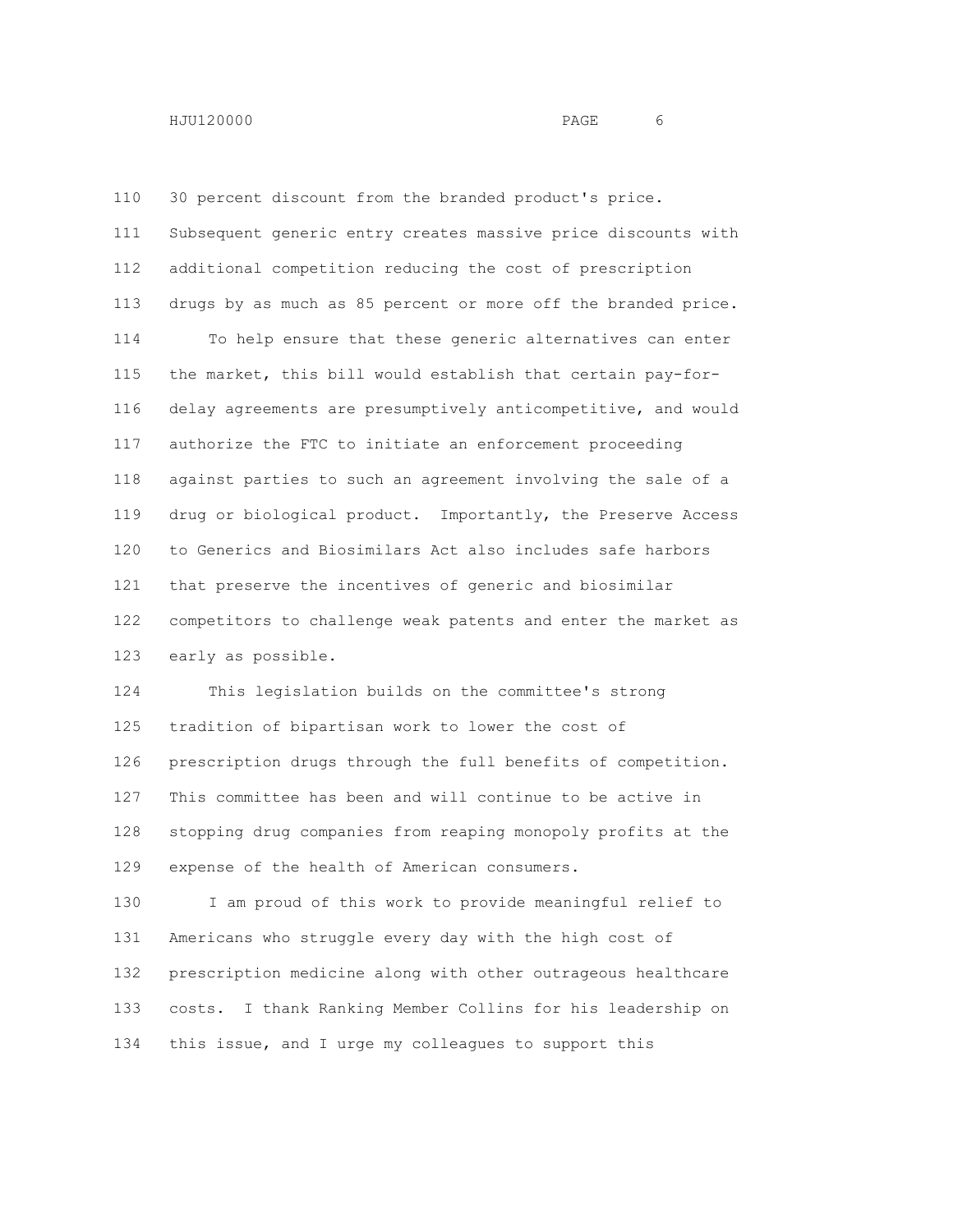legislation. And speaking of Ranking Member Collins, I now recognize the ranking member of the Judiciary Committee, the gentleman from Georgia, Mr. Collins, for his opening statement.

 Mr. Collins. Thank you, Mr. Chairman, and I will be brief on this. But thank you for your leadership and introducing the Preserve Access to Affordable Generics and Biosimilars Act, and I am proud to be the lead co-sponsor on the Republican side for this important bill.

 Years ago when the Congress passed the Hatch-Waxman Act, the hope was that it would dramatically help speed the introduction of low-cost generic alternatives to high-cost brand-name prescription drugs. At the same time, it was also hoped that the legislation had struck the right balance to preserve healthy incentives for the innovation of new drugs branded by manufacturers. To a degree these hopes have been realized, but unfortunately too often those hopes have been stymied by the use of pay-for-delay settlements.

 In these often anticompetitive settlements, the generic manufacturer has filed for FDA approval to produce a generic alternative. The branded manufacturer raises patent litigation in response, and the pay-for-delay settlement buys the peace. The generic manufacturer agrees to delay for a certain time, and the branded manufacturer agrees to pay the generic manufacturer for that delay.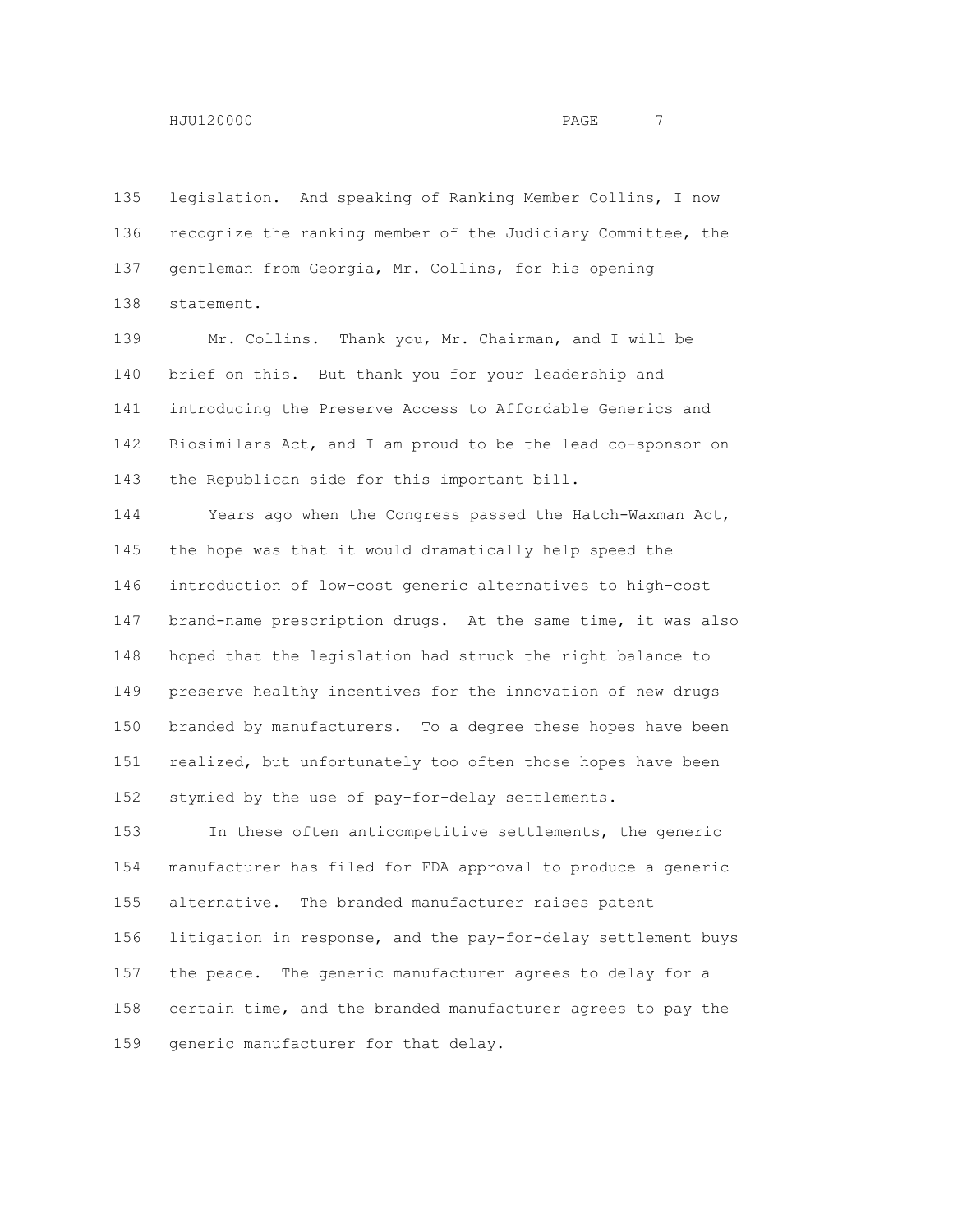There is just one catch. While the situation looks rosy for the two manufacturers, consumers who would benefit from the lower cost of a new generic drug get stuck still paying the high cost of the branded drug. That is true even if the threatened patent litigation is not justified. However long the delay endures, higher costs prevail. That is not right, and it is part of the reason that American consumers still pay too much for prescription drugs. The Preserve Access to Affordable Generics and Biosimilars Act would solve this problem and accelerate the lowering of prescription drug prices in America. It doesn't prevent litigants from entering into bona fide pro- competitive settlements that would help consumers, but it does prevent the anticompetitive settlements that just line drug company's pockets while consumers pay the bill, and I would urge my colleagues to support this bill. Mr. Chairman, I yield back. Chairman Nadler. Thank you, Mr. Collins. I now

 recognize the chair of the Subcommittee on Antitrust, Commercial, and Administrative Law, the gentleman from Rhode Island, Mr. Cicilline, for his opening statement.

 Mr. Cicilline. Thank you, Mr. Chairman, and thank you for holding today's important markup of bold legislation to address the skyrocketing costs of prescription drugs.

The average American spends roughly \$1,200 on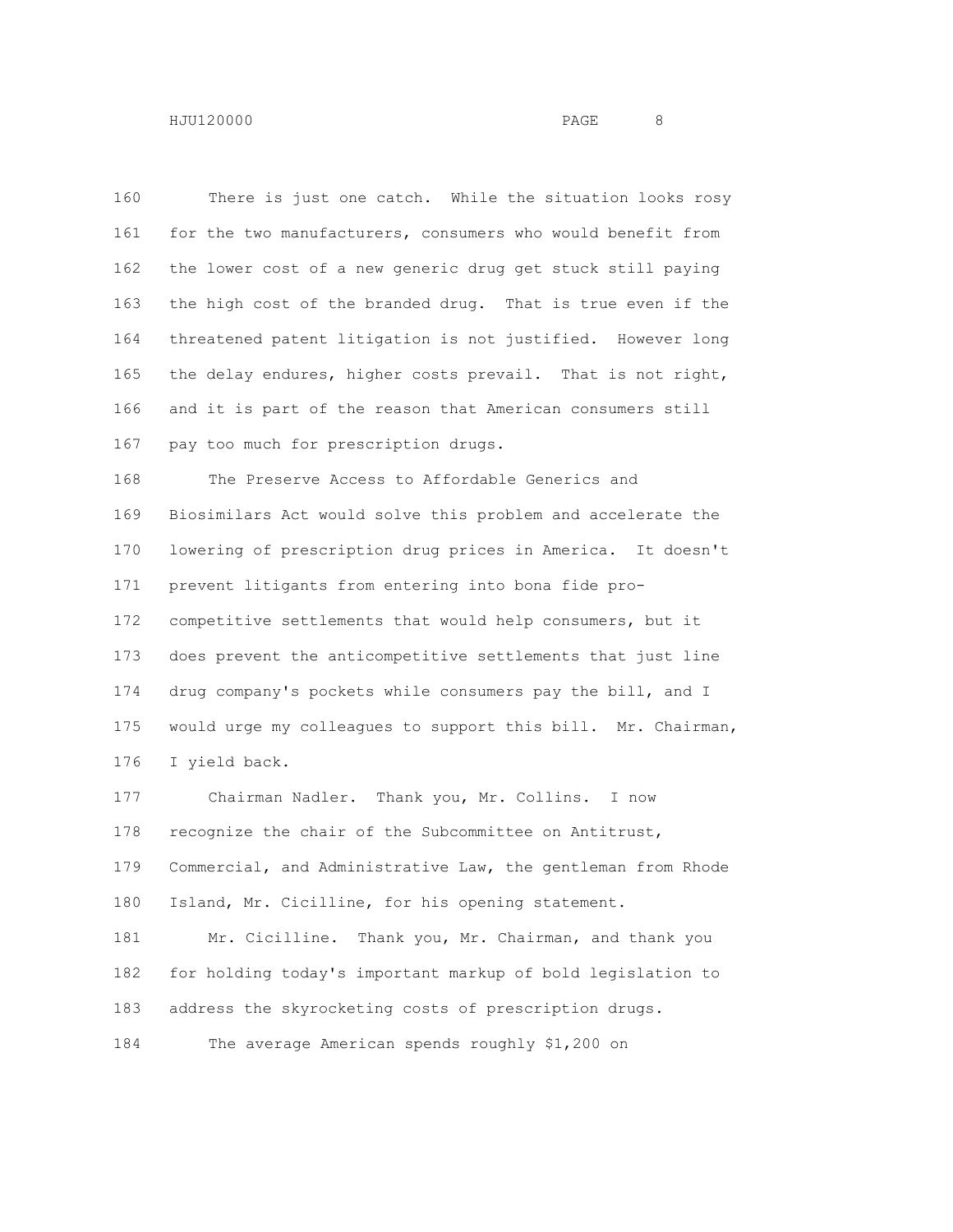prescription drugs every year, more than people in any other country. And over the past decade, prescription drug costs have grown by 200 percent, resulting in higher insurance premiums, larger hospital bills, and billions of taxpayer dollars ending up in the pockets of giant prescription drug companies, drug companies that are able to extract monopoly profits for off-patent drugs at the expense of American patients. That is hard-earned taxpayer dollars that could go to fixing our Nation's crumbling infrastructure, making higher education more affordable, and improving access to healthcare.

 H.R. 2375, the Preserve Access to Affordable Generics and Biosimilars Act, would prohibit anticompetitive settlements, also called pay-for-delay agreements, that block access to affordable prescription drugs. These settlements literally involve a high-cost branded drug company paying off a generic competitor to stay out of the market. In response to this problem, the Preserve Access to Affordable Generics and Biosimilars Act would establish that these agreements are presumptively illegal under the antitrust laws, and authorize the Federal Trade Commission to impose significant penalties on companies that engage in these pay-for-delay schemes. Mr. Michael Kades of the Washington Center for Equitable Growth, an antitrust attorney with over 2 decades of experience in pay-for-delay litigation at the FTC, testified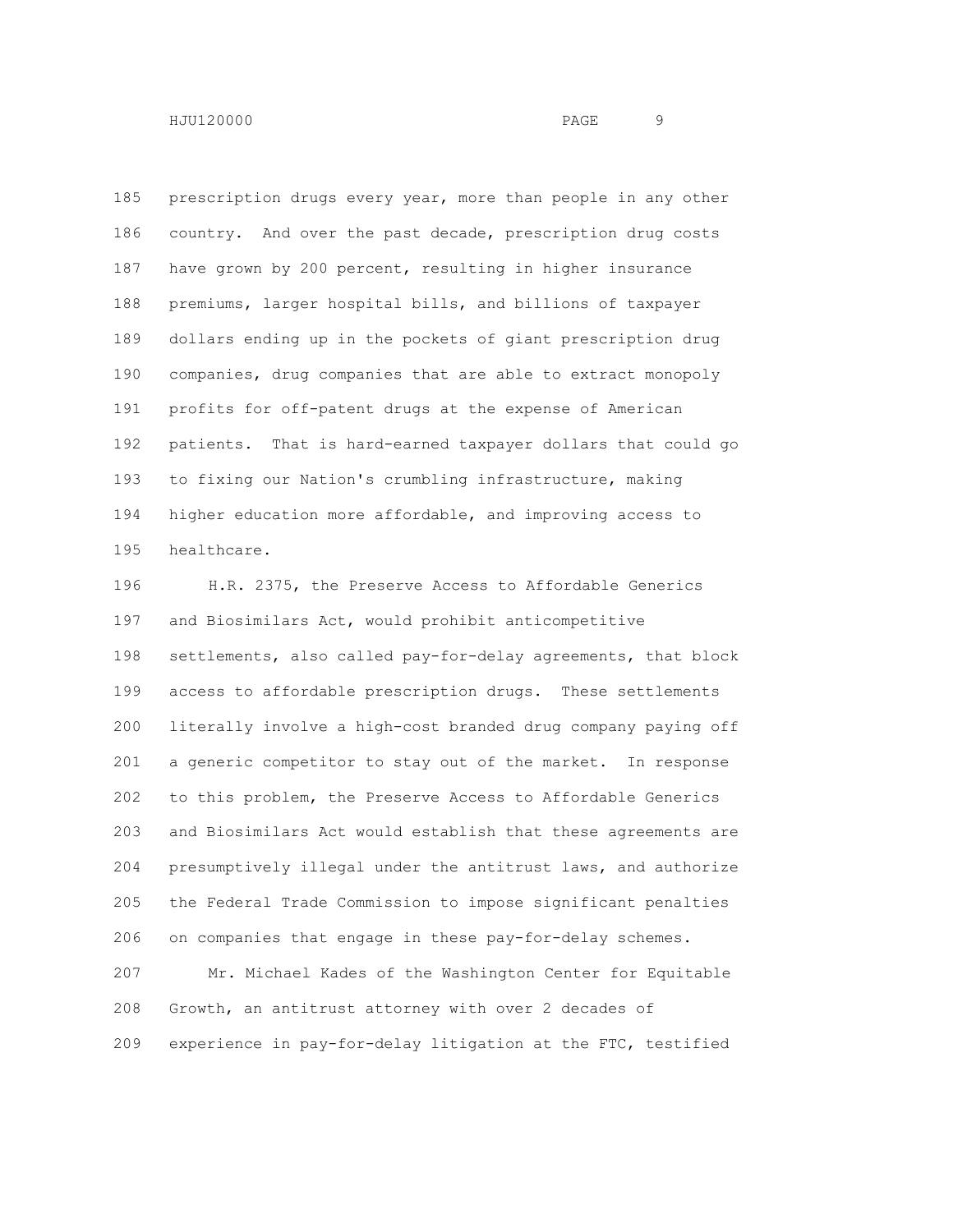before the Antitrust Subcommittee in March that this practice is still a problem today. As he noted, and I quote, "Despite the U.S. Supreme Court's clear signal in the *Actavis* case that pay-for-delay can be anticompetitive, the FTC continues to spend substantial resources and time challenging clear violations. Tougher laws, such as the Preserve Access to Affordable Generics Act, would deter such conduct and free up limited resources to attack other anticompetitive conduct." According to the Congressional Budget Office, ending pay-for-delay agreements will save the government hundreds of millions of dollars in Medicare savings. Moreover, by lowering the FTC's burden to prove the obvious point of paying a competitor not to compete as anticompetitive, this legislation would free up FTC resources, resources that can be put to work for American patients in other healthcare markets.

 I thank the chairman for his introduction of this great piece of legislation. I strongly support it and urge my colleagues to do the same. And with that, I yield back. Chairman Nadler. Thank you. I now recognize the ranking member of the Antitrust Subcommittee, the gentleman from Wisconsin, Mr. Sensenbrenner, for his opening statement. Mr. Sensenbrenner. Well, I thank the gentleman, and I want to commend both the chairman and the ranking member, Mr. Collins, for introducing this legislation. They have fully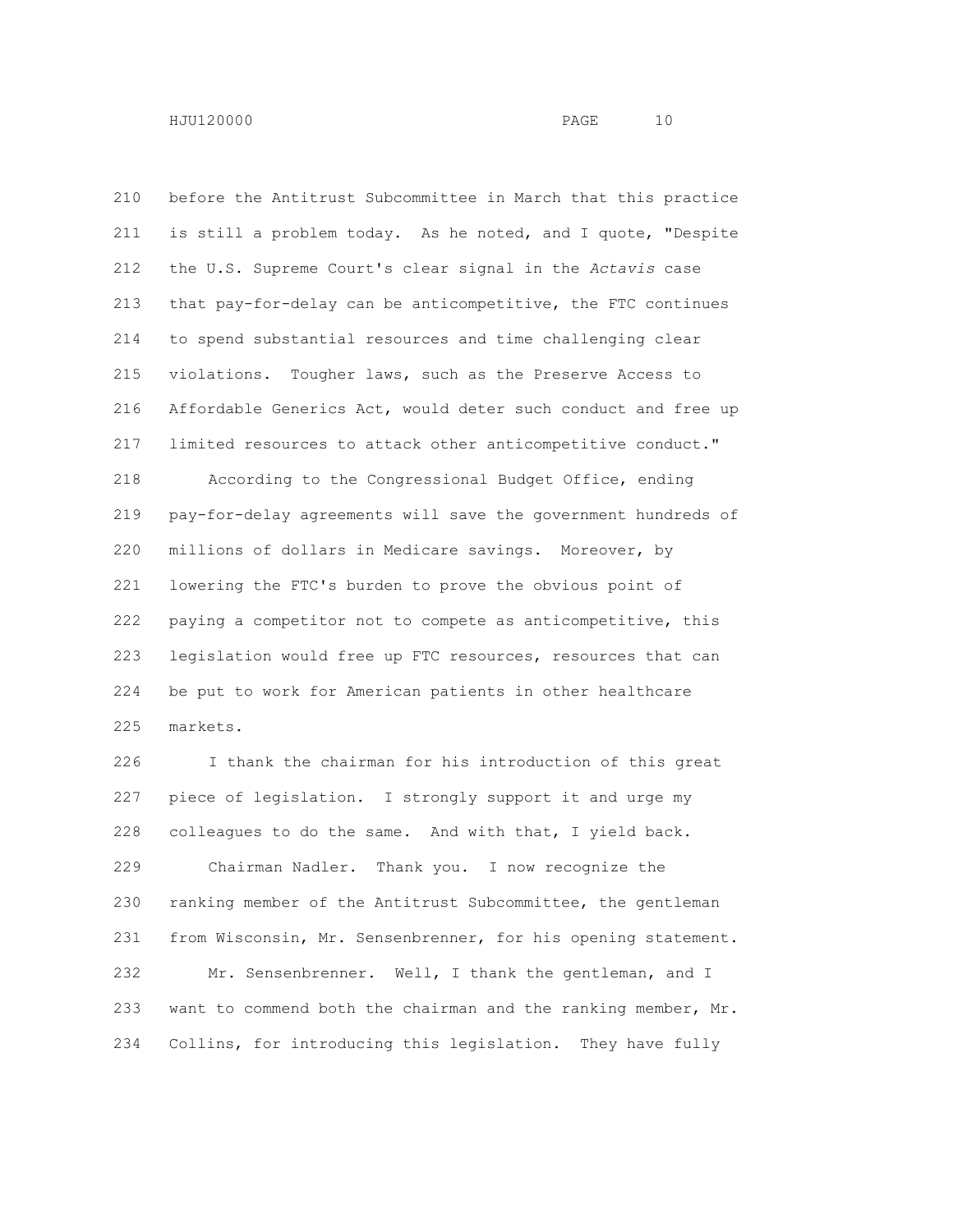described why it is necessary. I support it, and yield back the balance of my time.

Chairman Nadler. Wow.

[Laughter.]

 Chairman Nadler. Thank you, Mr. Sensenbrenner. Without objection, all other opening statements will be included in the record. Are there any amendments to H.R. 2375? The gentleman from Pennsylvania, Mr. Reschenthaler.

 Mr. Reschenthaler. Mr. Chairman, I move to strike the last word.

Chairman Nadler. The gentleman is recognized.

 Mr. Reschenthaler. Thank you, Mr. Chairman. I applaud the bipartisan work the committee is undertaking today to the lower the cost of prescription drugs. Like the chairman and the ranking member, I believe that pay-for-delay agreements should be strictly prohibited, and I thank them for addressing this important issue. I do, however, have some concerns with this bill, and while I am not offering an amendment as I had originally planned to do today, I hope that we can work together on the issue moving forward. My concern is with the provision in the underlying bill

 that treats certain patent settlements as presumptively anticompetitive. The burden is on the generic or the biosimilar developer to prove their agreement is above board and complies with the law. We know that in many instances,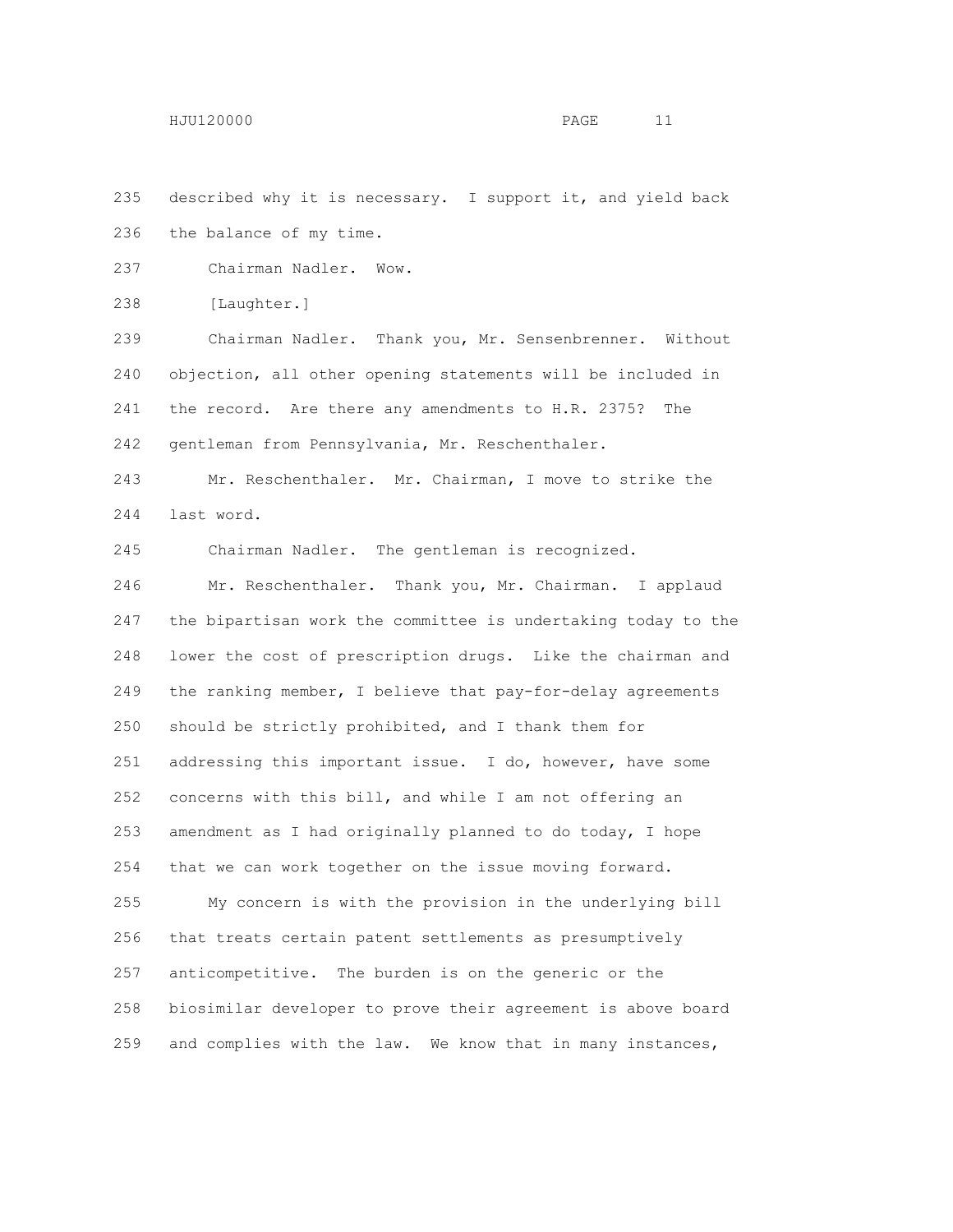patent settlements actually speed up market entry of generics and biosimilars. They protect generic manufacturers from unpredictable and costly litigation. In fact, studies have shown that the ability to settle patent litigation is a key factor in determining investment decisions about bringing

medicines to market.

 Additionally, since the Supreme Court's 2013 decision in *FTC v. Actavis*, the total number of patent settlements has increased while the number of potential anticompetitive settlement agreements has, in fact, decreased. For example, in Fiscal Year 2016, the FTC flagged just one settlement as anticompetitive. This shows the success of the *Actavis* decision in the FTC's effort to combat anticompetitive deals.

 Again, I support the chairman and the ranking member's efforts on this bill, and I wholeheartedly agree that we must prevent pay-for-delay settlements. I do, however, feel that if the government alleges anticompetitive conduct, they have to be the ones to prove it. The government should carry that burden. And I remain concerned that while well intentioned, the bill as it is currently drafted may make it harder to bring generics and biosimilars to market.

 So, again, I thank the chairman and the ranking member for introducing this legislation, which I do plan to support. I just ask that we continue this important conversation as we prepare this bill for floor consideration. I now would yield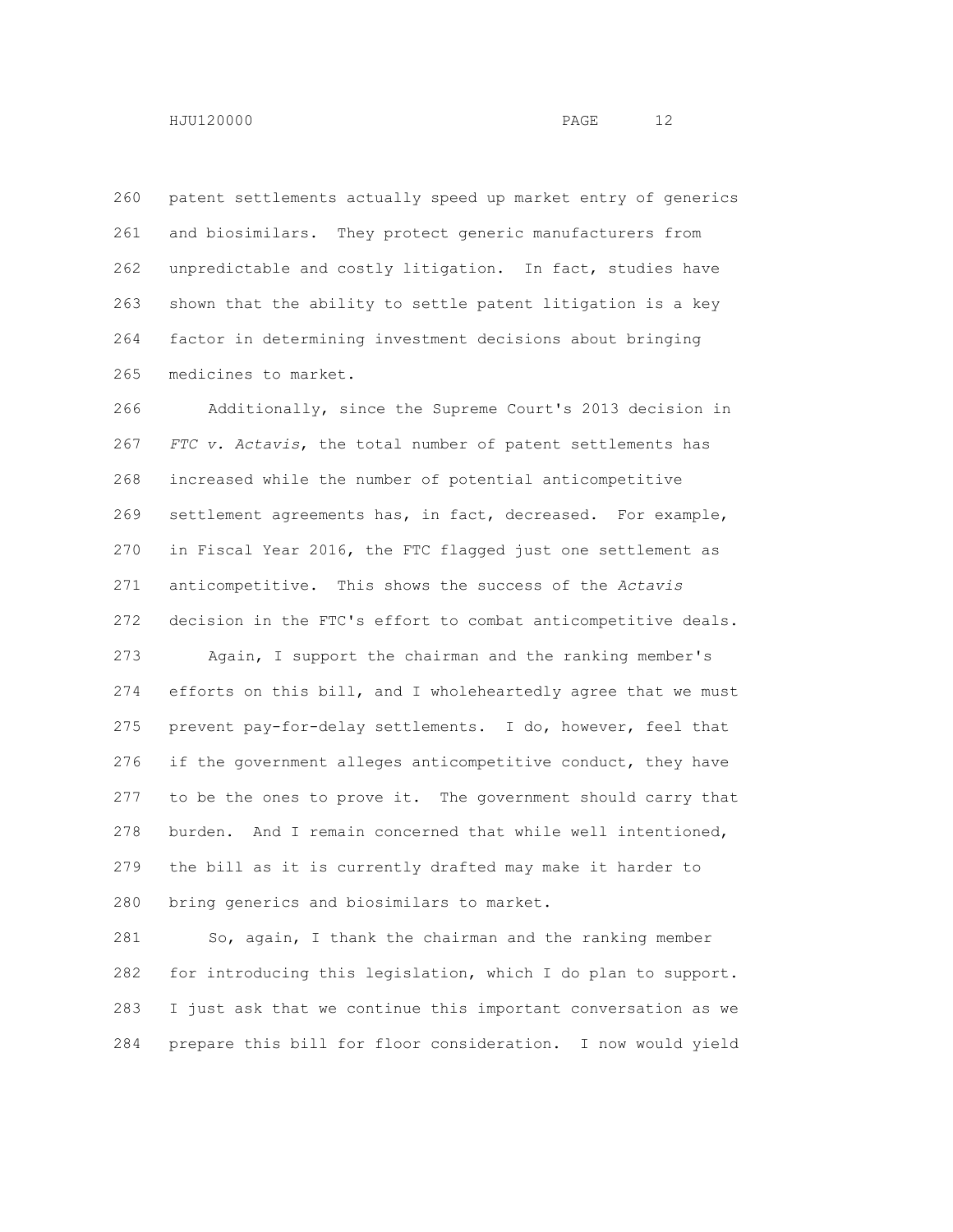the remainder of my time to Ranking Member Collins. Mr. Collins. Thank you, and I thank my friend from Pennsylvania for his comments. And they are well founded, and I think they raise a legitimate point. The bill is strongly-needed medicine to prevent anticompetitive pay-for- delay settlements, and I support it. But at the same time, I acknowledge that the standard of proof drug manufacturers must meet under the bill to show that their settlements are pro-competitive, not anticompetitive, is high.

 I share the gentleman's concern that this aspect of the bill may need some more work so that we strike the right balance. I would be happy to work with the gentleman on this issue as the legislative process continues, and it is my hope that we will be able to reach a complete consensus on where to draw the line on the burden of that proof. With that, I yield back.

 Chairman Nadler. Thank you. I recognize myself. I thank the gentleman from Pennsylvania, and I understand your concerns. And I agree that patent settlements can be helpful to ensuring timely market entry of affordable generic and biosimilar medicines. That is why we worked extensively with stakeholders and the Federal Trade Commission to address these concerns through the inclusion of safe harbors in H.R. 2375 that are tailored for certain pro-competitive settlement provisions, such as an acceleration clause to allow for early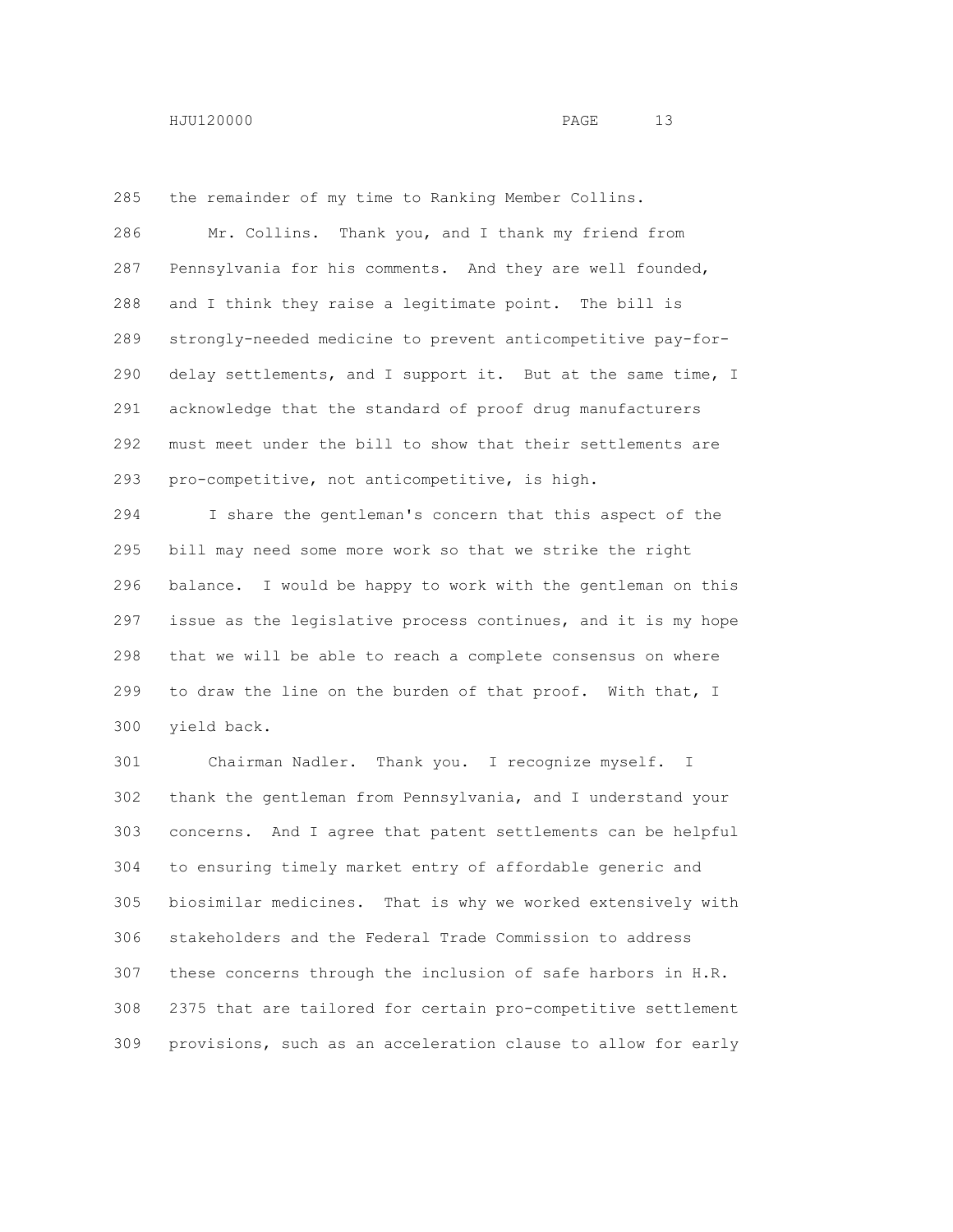entry by generic drug companies.

 These safe harbors are tailored to encourage, rather than discourage, settlement provisions that facilitate early generic entry and the associated cost savings for taxpayers from generic competition. Additionally, H.R. 2375 is narrowly drafted only to target anticompetitive settlements where branded drug companies literally paying or transferring value to a low-cost generic drug company to stay off the market. And even in those instances, the companies can overcome the bill's presumption that this behavior is illegal by showing that the pre-competitive effects of the settlement clearly and convincingly outweigh its anticompetitive effects.

 Nonetheless, I look forward to continuing our bipartisan work to improve the bill, and I will commit to working with the gentleman and with the ranking member to try and address the concerns expressed by the gentleman before the bill gets to the House floor. Are there any other -- the gentleman California, Mr. Correa.

 Mr. Correa. Thank you, Mr. Chairman. I move to strike the last word.

 Chairman Nadler. The gentleman is recognized. Mr. Correa. Chairman Nadler and Ranking Member Collins, thank you very much for holding this most important markup. I fully support this legislation. Medical device and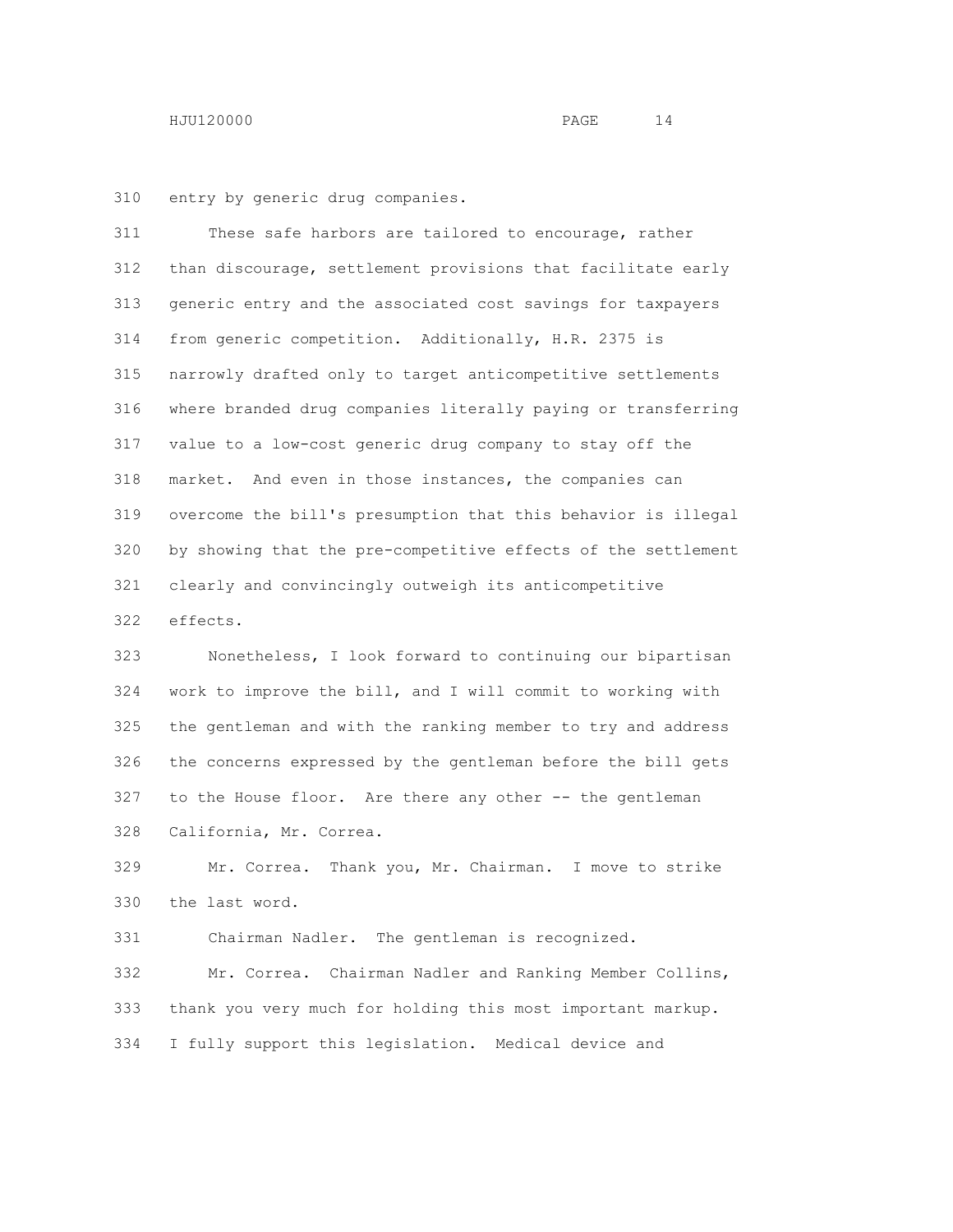pharmaceutical companies are very important to my district in Orange County. Many of my constituents have found good- paying, rewarding jobs that have opened the pathway for the middle class for them and their families.

 These companies have created miracle drugs that have revolutionized cancer treatment and have invented lifesaving medical devices, such as heart valves. The work done in California is the envy of the world. This research has extended lives and created better lives for many people. Yet all of this research is worth nothing if it is only the wealthy that have access and only the wealthy that can afford it. We must ensure that everyone has access and can afford these miracle cures. We as policymakers must achieve that balance, namely meaningful access to miracle cures, while assuring investment in tomorrow's cures. I yield the remainder of my time.

 Chairman Nadler. I thank the gentleman. Does anyone else seek recognition?

[No response.]

 Chairman Nadler. If not, a reporting quorum being present, the question is on the motion to report the bill, H.R. 2375, favorably to the House.

Those in favor, say aye.

Opposed?

The ayes have it, and the bill is ordered reported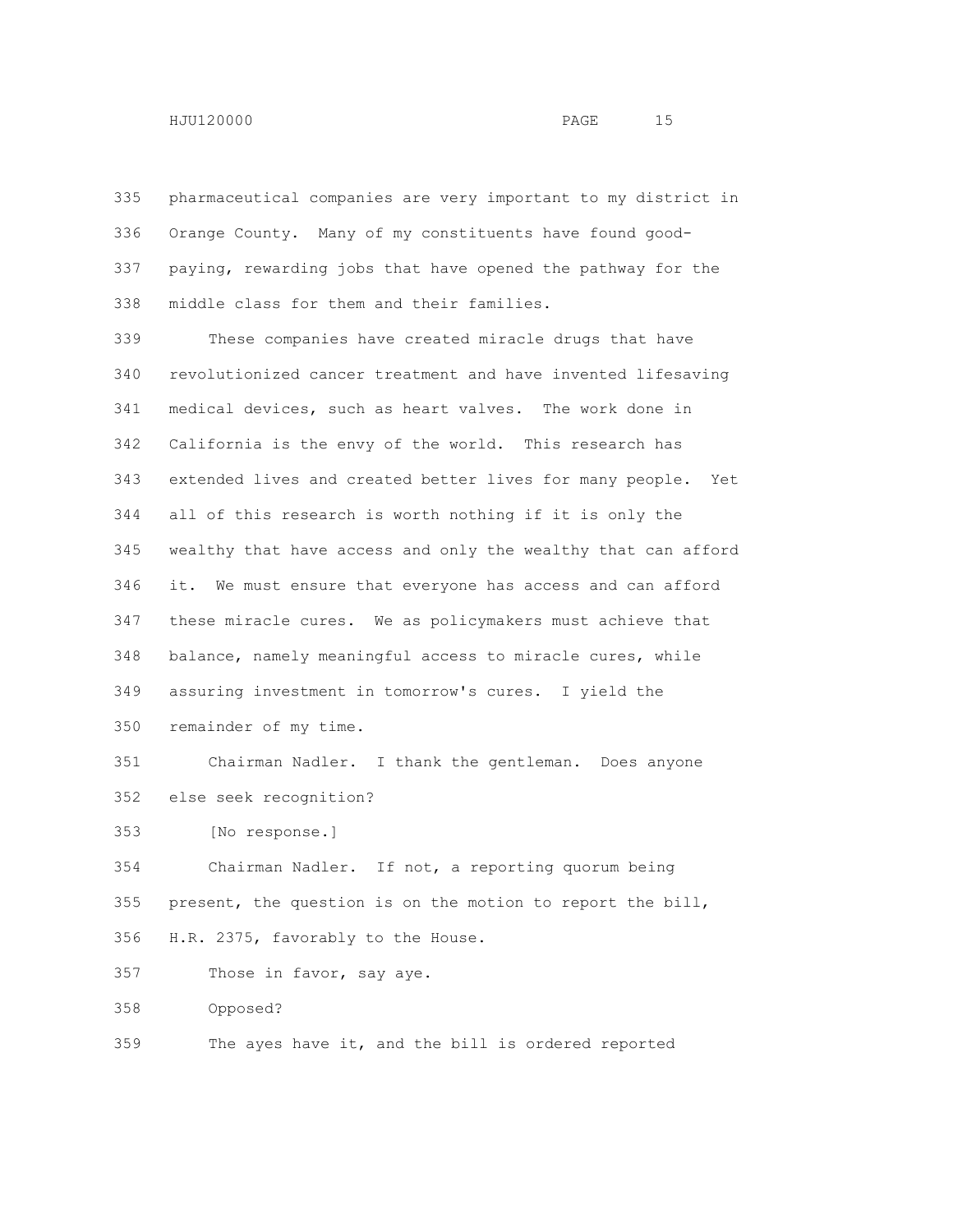favorably to the House.

 Members will have 2 days to submit views. Pursuant to notice, I now call up H.R. 965, the CREATES Act, for purposes of markup and move that the committee report the bill favorably to the House. The clerk will report the bill.

 Ms. Strasser. H.R. 965, to promote competition in the market for drugs and biological products by facilitating the timely entry of lower-cost generic and biosimilar versions of those drugs and biological products.

Chairman Nadler. Without objection, the bill is

considered as read and open for amendment at any point.

[The bill follows:]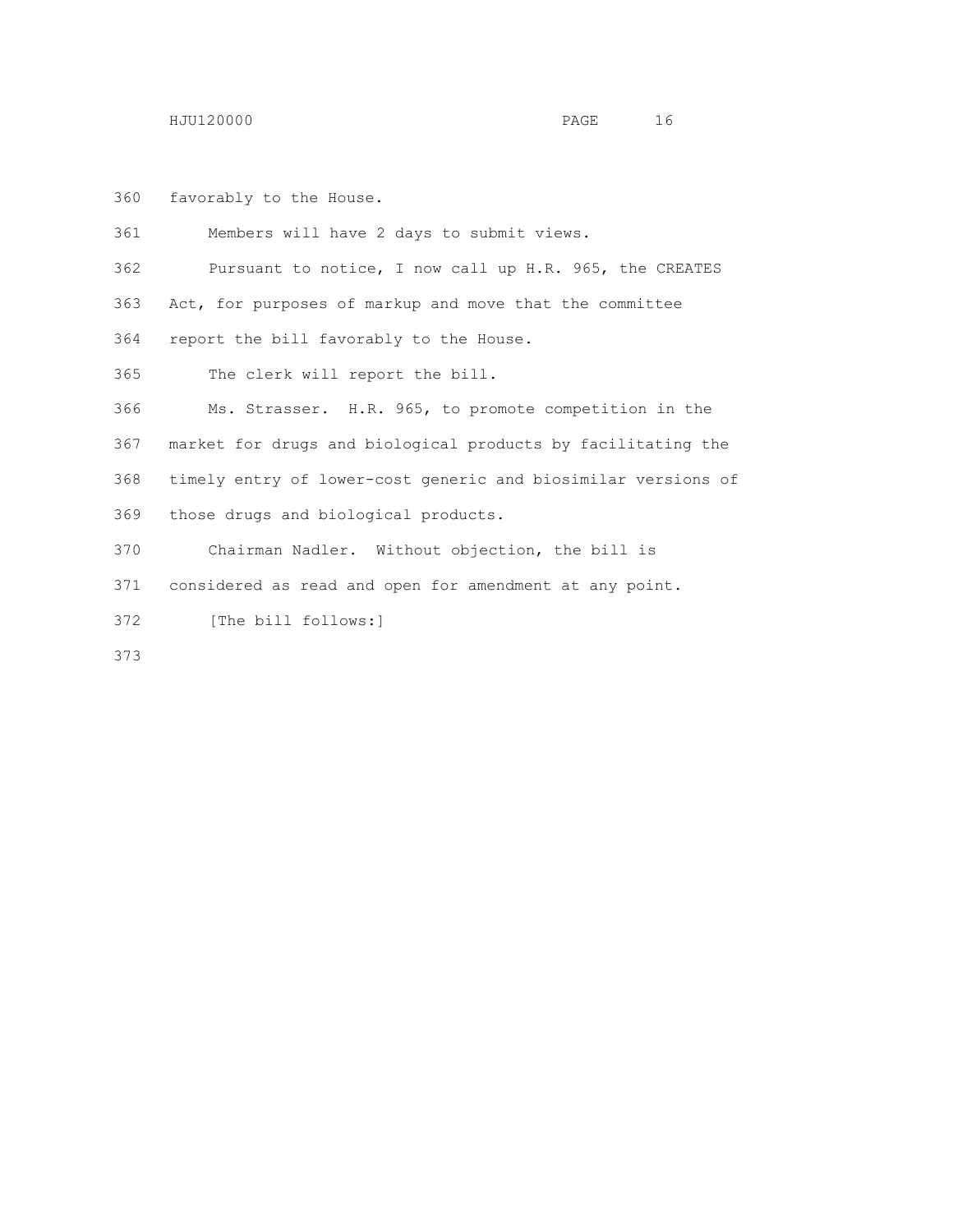Chairman Nadler. I will begin by recognizing myself for an opening statement.

 H.R. 965, the Creating and Restoring Equal Access to Equivalent Samples Act of 2019, or the CREATES Act, is bipartisan legislation that would substantially lower drug prices by making it easier for generic pharmaceutical companies to obtain drug samples from branded companies, samples which they require in order to perform testing necessary to enter the market.

 One of the anticompetitive tactics that many branded drug companies employ to keep lower-cost generics off the shelf is to refuse to provide samples of their drugs to generic and biosimilar competitors. The branded companies argue that FDA-imposed safety measures prevent them from giving samples to generic companies, claiming that the generics cannot follow the required safety protocols. But in many cases this appears to be nothing more than gamesmanship designed to prolong the branded companies' monopoly power.

 The plainly-anticompetitive behavior perpetuates the branded company's monopoly over the drug, enabling it to charge excessive prices. These higher prices cost patients and taxpayers billions of dollars in unnecessary spending, and, perhaps most importantly, they lead some patients who cannot afford such high prices to forego the use of prescription drugs all together, placing their health in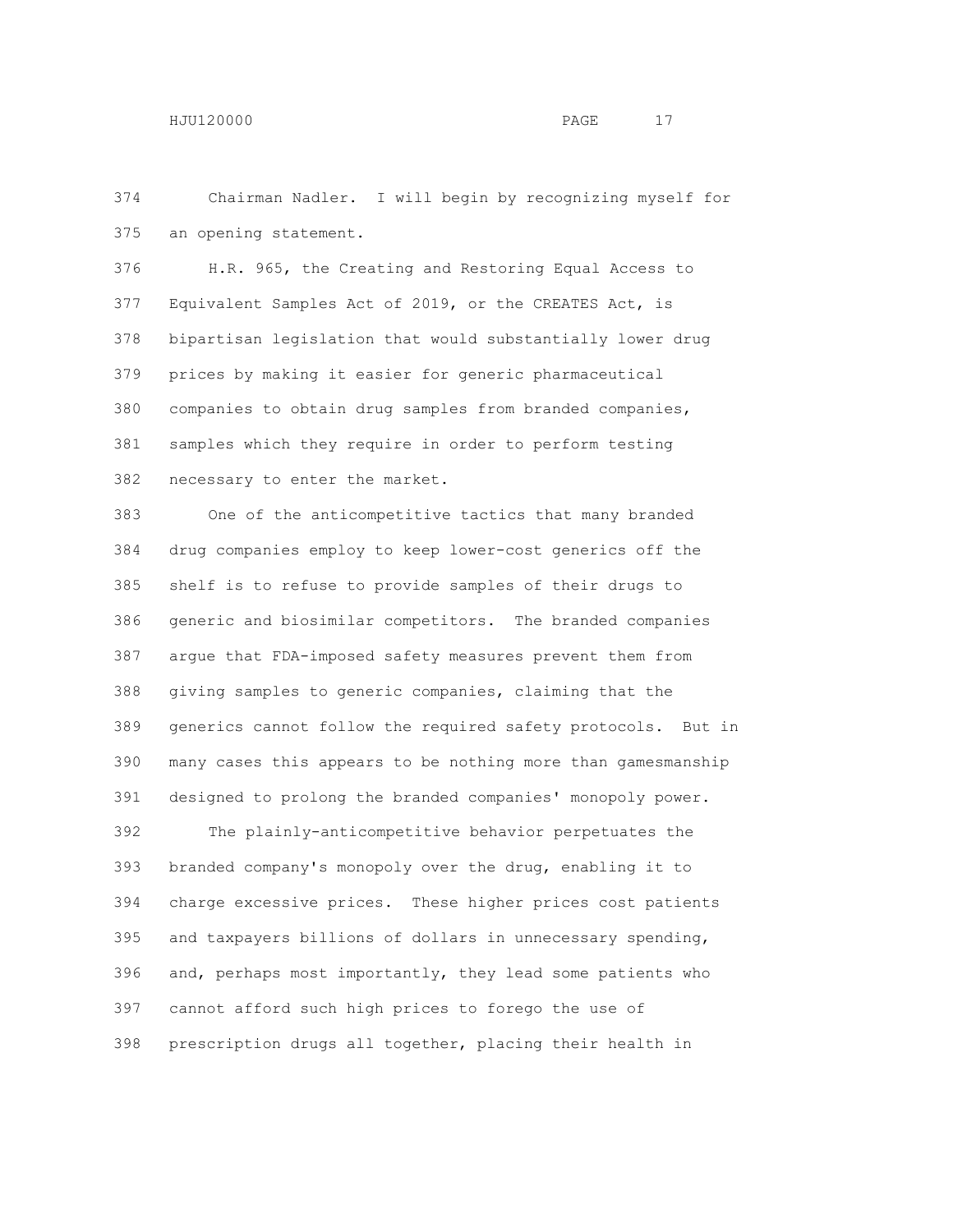greater jeopardy.

 The CREATES Act ends this abusive delay tactic by providing generic and biosimilar competitors with tailored relief to obtain samples necessary to enter the market. Furthermore, in cases where the brand-name drug company has no legitimate business justification for withholding samples from a generic competitor, the bill also includes a civil penalty.

 The Subcommittee on Antitrust, Commercial, and Administrative Law held a hearing in March on competition in the healthcare marketplace. During this hearing, several bipartisan witnesses testified in strong support for the CREATES Act, noting that it would significantly reduce drug prices and create competition where there is none today. For example, minority witness, Dr. Craig Garthwaite of Northwestern University, testified that the CREATES Act is "an attractive piece of legislation that should be passed at the earliest opportunity." Michael Kades, a leading antitrust practitioner with the Washington Center for Equitable Growth, similarly testified that the CREATES Act "would stop both sample blockades and safety protocol filibusters, which delay competition with no countervailing benefit."

 This legislation would preserve important safety measures while ensuring that lower-price generic competition

$$
-1\sqrt{2}
$$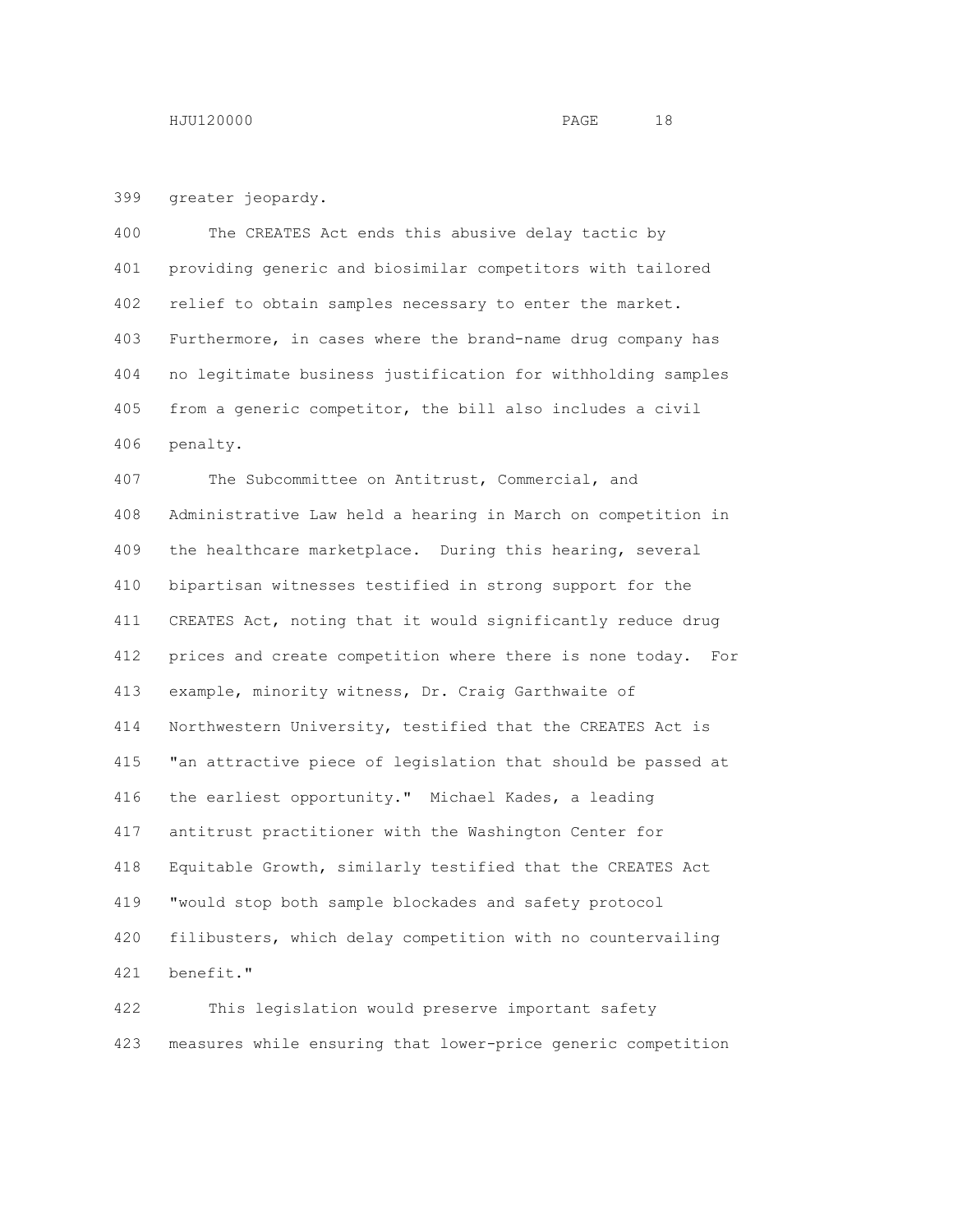that benefits consumers is not unreasonably delayed from entering the market. Accordingly, I thank the gentleman from Rhode Island, Subcommittee Chairman Cicilline, and the gentleman from Wisconsin, Subcommittee Ranking Member Sensenbrenner, for their leadership on this critical issue, and I urge my colleagues to support this important bipartisan legislation.

 I now recognize the ranking member of the Judiciary Committee, the gentleman from Georgia, Mr. Collins, for his opening Statement.

 Mr. Collins. Thank you, Mr. Chairman. I would like to thank Subcommittee Chairman Cicilline and the ranking member of the subcommittee, Mr. Sensenbrenner, for introducing this important bill.

 Competition from generic and biosimilar prescription drugs is one of the key ways to obtain lower prescription drug prices, but if before generic or biosimilar can enter the market its manufacturer has to gain FDA approval to do that, the manufacturer has to obtain samples from the branded drug with which it intends to compete so it can perform tests to show FDA that its product also should be allowed to gain entry into the market. And therein lies the rub. If the branded manufacturer denies the provision of samples, it can delay the competitors' approval and prop up its own high drug cost.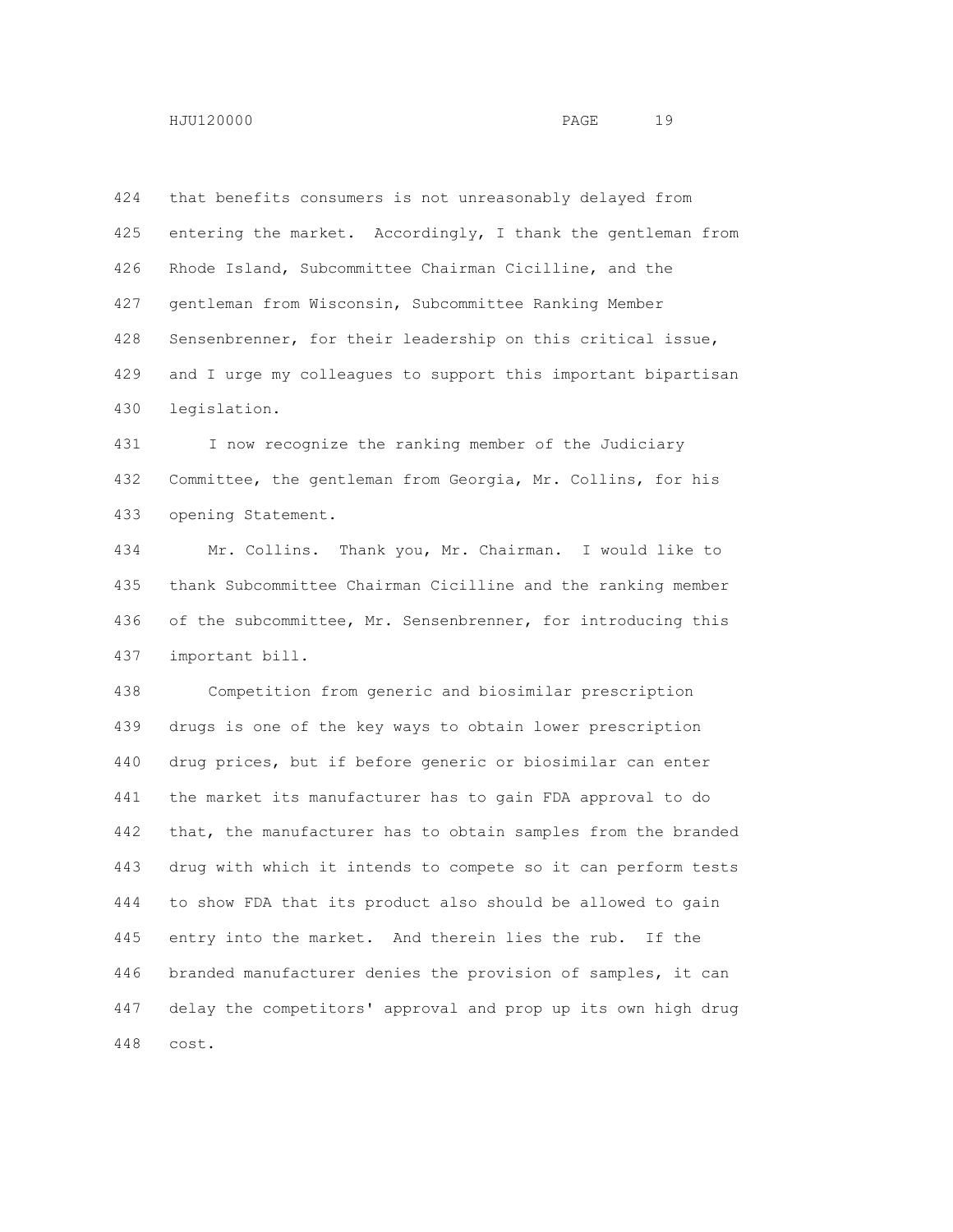This should not be happening. Our laws are written to allow generic and biosimilars to compete and lower drug 451 prices for the benefit of consumers. True, they also are written to protect the legitimate rights of innovative branded manufacturers, but that does not include rights to game the system to keep the competition wrongfully out or

consumer drug prices artificially high.

 The CREATES Act will prevent this kind of gaming and make sure that the generic and the biosimilar manufacturers can gain samples to complete testing and win FDA approval. It does so in a very simple and straightforward way. It allows generic and biosimilars manufacturers to bring antitrust suits against branded manufacturers who wrongfully hold up their samples.

 In these suits, courts can order branded manufacturers to provide the samples. If justified, the Court can also award the generic and biosimilar manufacturers damages based on the revenues that branded manufacturers reap while wrongfully withholding samples. These are the consequences that should make clear to the branded manufacturers from the get-go that there is no benefit to be had from trying to game the system or denying samples. As a result, this legislation should bring this anticompetitive behavior to a grinding halt.

The CBO has estimated that the CREATES Act will save the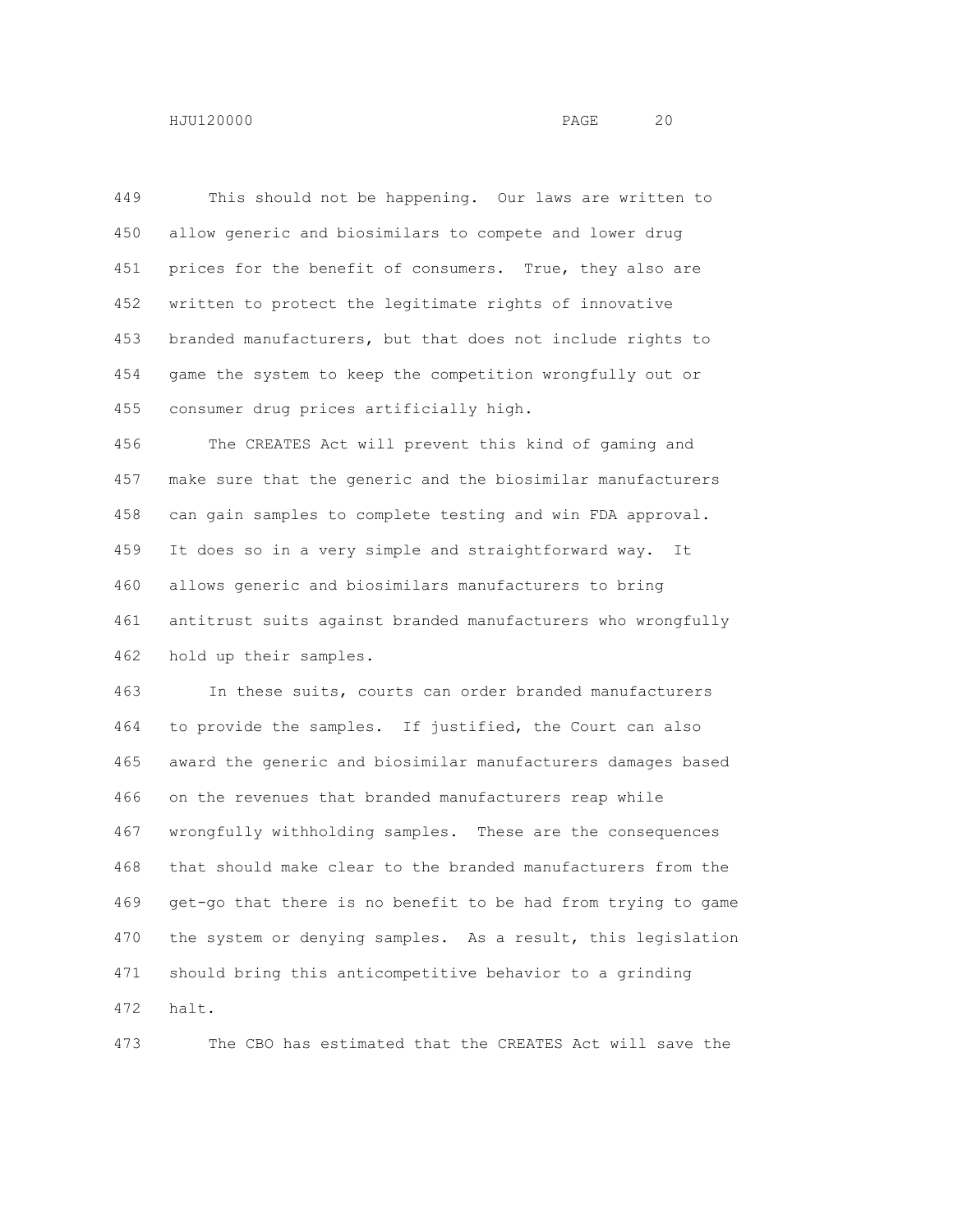Federal government \$3.9 billion in prescription spending. It should lower prescription drug costs even more when non- government spending is taken into account. This is strong relief for Americans suffering from the burden of excessively-high prescription drug costs. I'm a co-sponsor of this legislation and would urge all of my colleagues to support the bill, and I will yield back the remainder of my time.

 Chairman Nadler. I thank the gentleman. I now recognize the chair of the Subcommittee on Antitrust, Commercial, and Administrative Law and the chief sponsor of this bill, the gentleman from Rhode Island, Mr. Cicilline, for his opening statement.

 Mr. Cicilline. Thank you, Mr. Chairman. Across the country, the outrageous cost of prescription drugs are destroying lives. According to Kaiser Health, a quarter of Americans cannot afford their medicine while many cancer patients are delaying care, cutting their pills in half, or skipping drug treatment entirely as an example.

 It is a dark reality that for far too many Americans, the life of a loved depends on whether they can raise enough money on a crowd-funding platform to pay for treatment before time runs out. Faced with no other option, Americans are left to beg strangers for help to keep their loved ones alive. Prices are skyrocketing, and people are dying or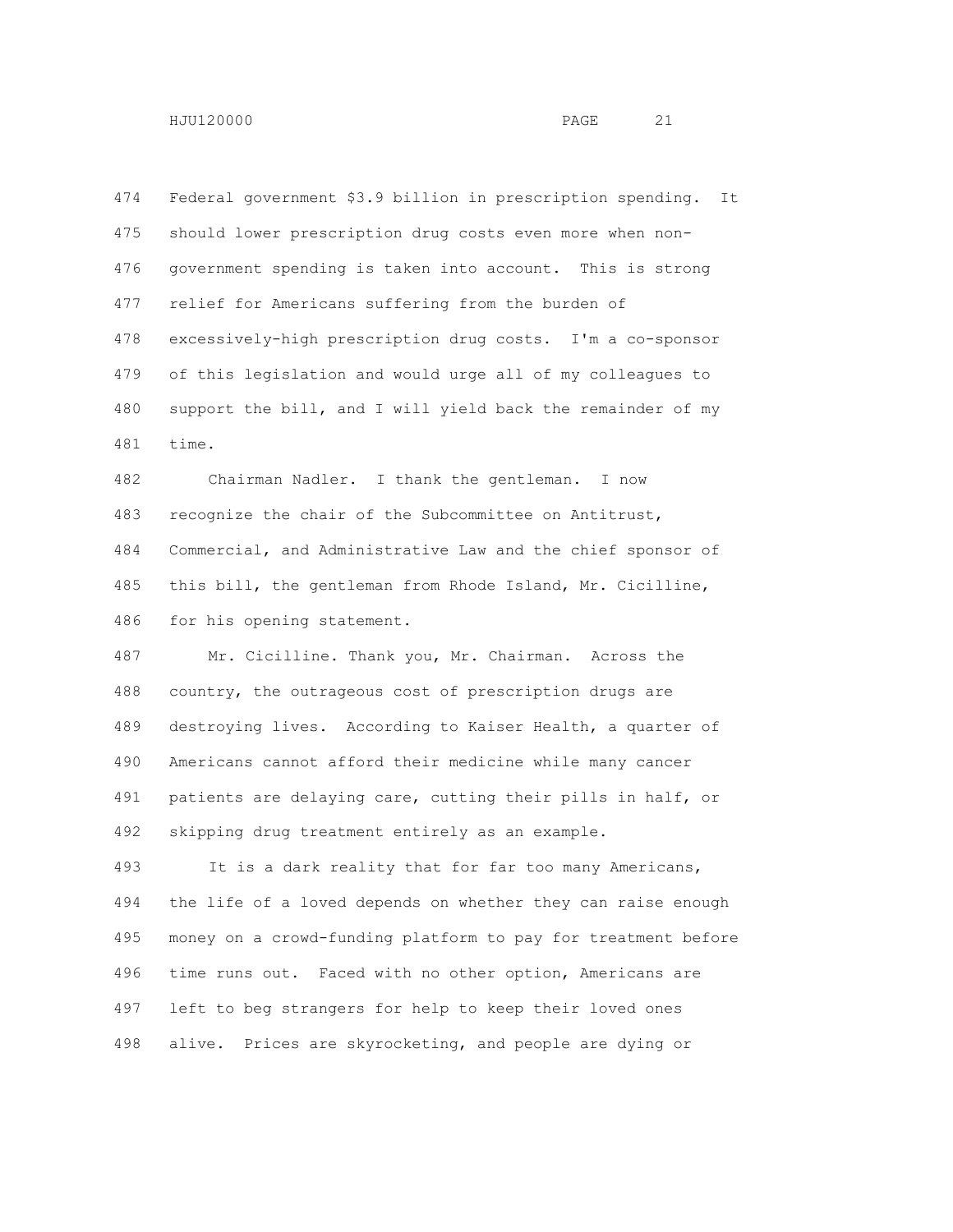going bankrupt because they can't afford their prescription medicines. And despite decades of rising costs, the United States ranks dead last in health outcomes among similarly-developed countries.

 Ending this crisis is a top priority of mine as chairman of the Antitrust Subcommittee and a top priority for House Democrats to keep our promise to work for the people by taking on drug profiteering and other barriers to affordable healthcare. H.R. 965, the CREATES Act, would lower the costs of prescription drugs by billions of dollars by putting a stop to abusive delay tactics that prevent generic competitors from offering lower-cost alternatives to costly brand-name drugs.

 The Federal Trade Commission reports that generic drugs can reduce the price of branded drugs by more than 85 percent. Even the presence of just one generic competitor can decrease prescription drug prices by 20 to 30 percent. But over the past decade, some branded drug companies have abused safety protocols of the Food and Drug Administration in order to keep prices high and affordable drugs out of reach for hardworking Americans.

 Congress never intended these safety programs, called risk evaluation mitigation strategies, to allow a branded drug company to block or delay generic competitors from getting FDA approval to enter the market. And yet some drug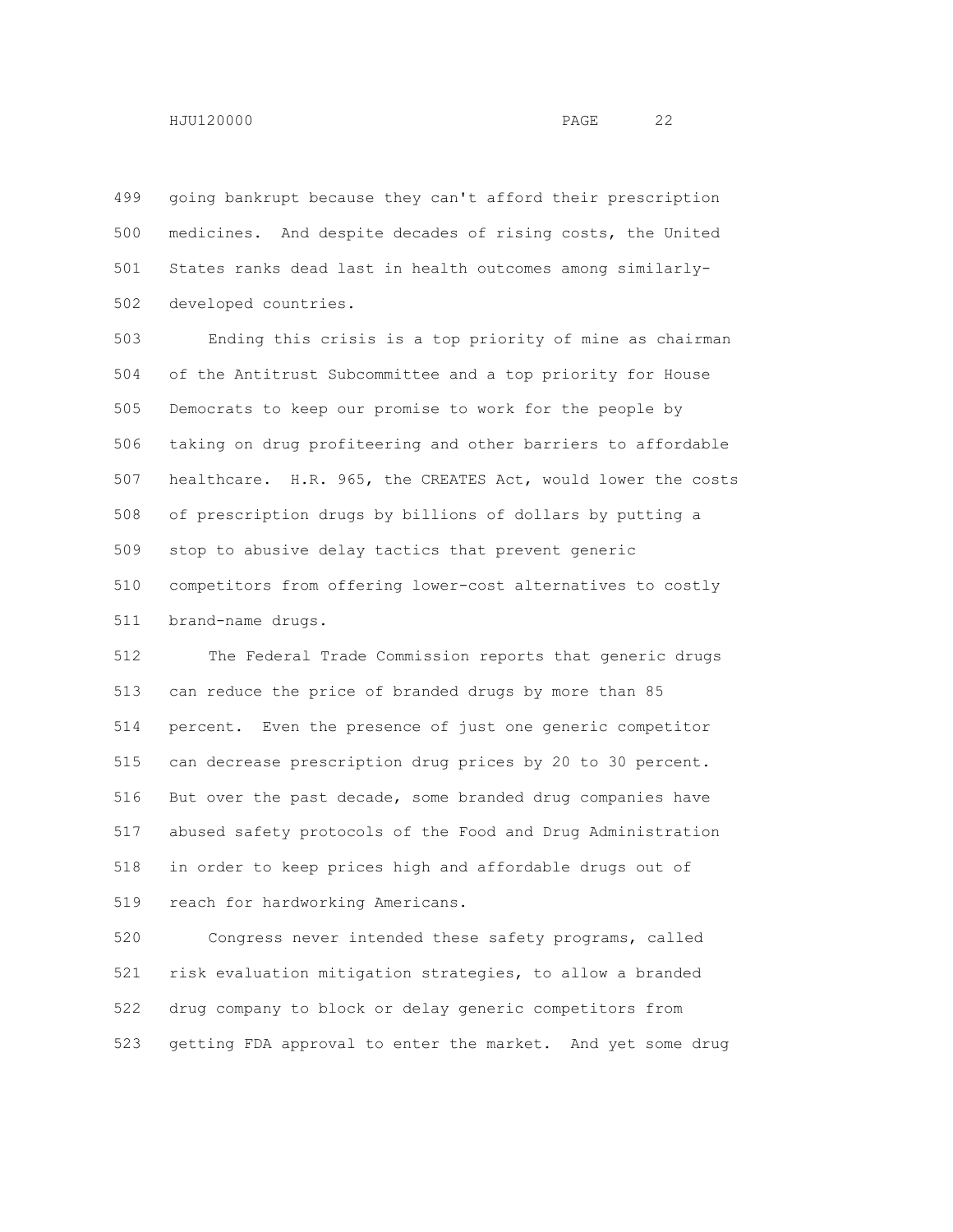companies have exploited the FDA safety protocols to delay generic competition, if only by days and months, to prolong their ability to charge monopoly prices. For some Americans, days or months could mean life or death. To these companies, months of delay could be worth hundreds of millions of dollars in additional monopoly revenues as the generic sits on the sidelines as patent law expert, Professor Robin Feldman, has noted.

 Although this abusive behavior often violates antitrust law, as the FTC testified last Congress, fighting this conduct in court often takes too long to provide effective relief for the American people. The CREATES Act is a powerful solution to this abusive conduct by pharmaceutical companies. The bill will stop these delays by creating a tailored path for generic drug manufacturers to obtain the samples they need to bring low-cost drugs to market. By lowering the cost of prescription drugs, the CREATES Act would save American taxpayers \$3.8 billion over 10 years through savings through Medicare and Medicaid, according to the nonpartisan Congressional Budget Office. Furthermore, private estimates found that the bill would save American consumers an additional \$5.4 billion.

 This bipartisan, bicameral legislation is supported by a broad group of U.S. senators, including Senators Patrick Leahy, Chuck Grassley, Amy Klobuchar, and Mike Lee. It is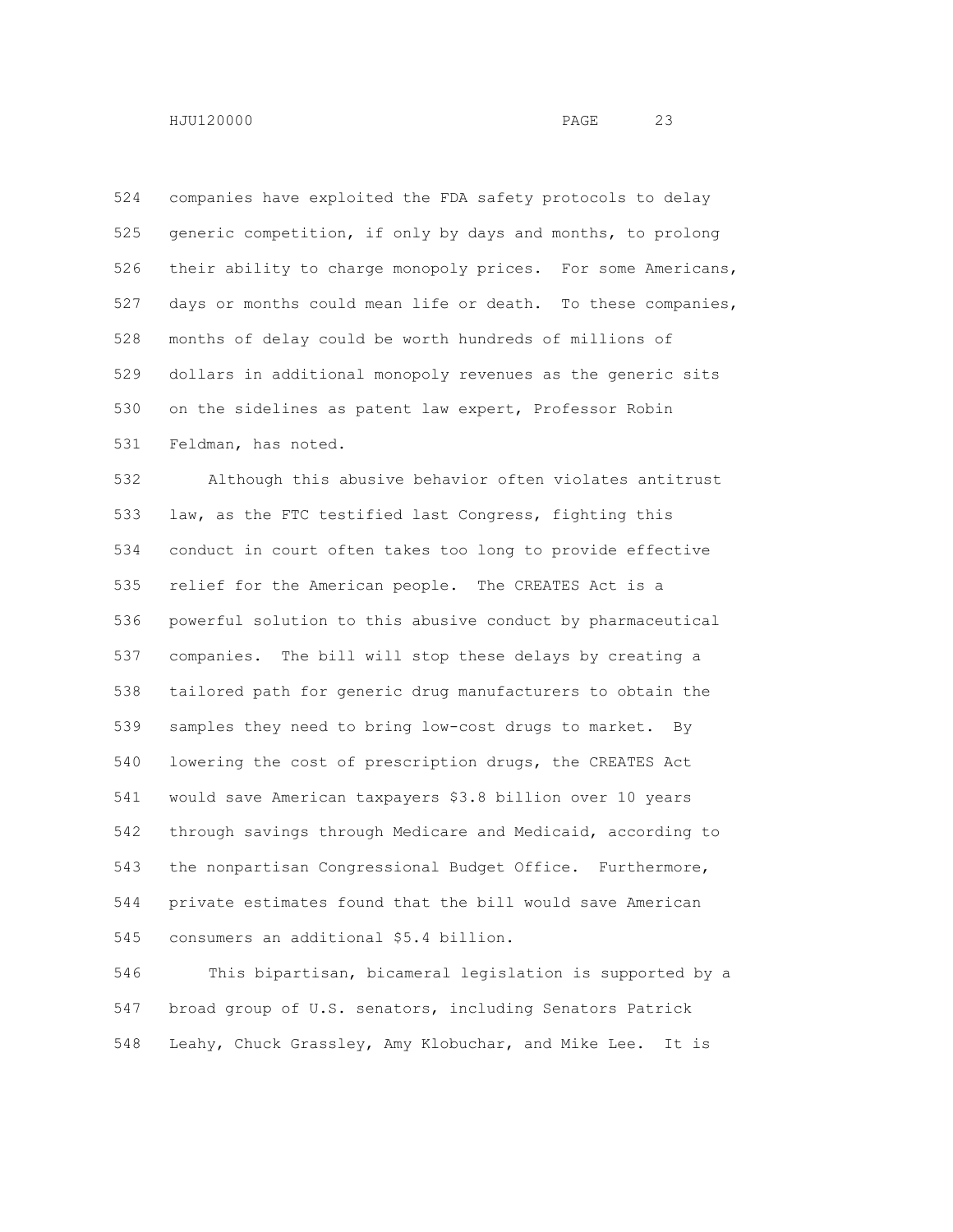also backed by a diverse coalition of healthcare providers, patient groups, and public interest organizations across the political spectrum, including AARP, Freedom Works, and Public Citizen, among more than 90 others.

 I want to particularly thank Ranking Member Sensenbrenner for his support and co-sponsorship and leadership on this legislation, and thank the members of the committee and ask that you support this legislation as well. And with that, I yield back.

 Chairman Nadler. Thank you, Mr. Cicilline. I now recognize the ranking member of the Antitrust Subcommittee, the gentleman from Wisconsin, Mr. Sensenbrenner, for his opening statement.

 Mr. Sensenbrenner. Thank you, Mr. Chairman. Let me begin by saying that the desire to lower prescription drug prices is not the exclusive prerogative of one of our great political parties. It is a Republican priority, and that is, I think, one of the reasons by being bipartisan we are going to have a much better chance of seeing this go all the way into law. And I certainly am thankful to both the chairman and the ranking member of the full committee and Chairman Cicilline for their efforts in this matter. I think we are all on board with this, and I think that this is an example where we can go back and tell our constituents we are actually doing something good for them. Sometimes they do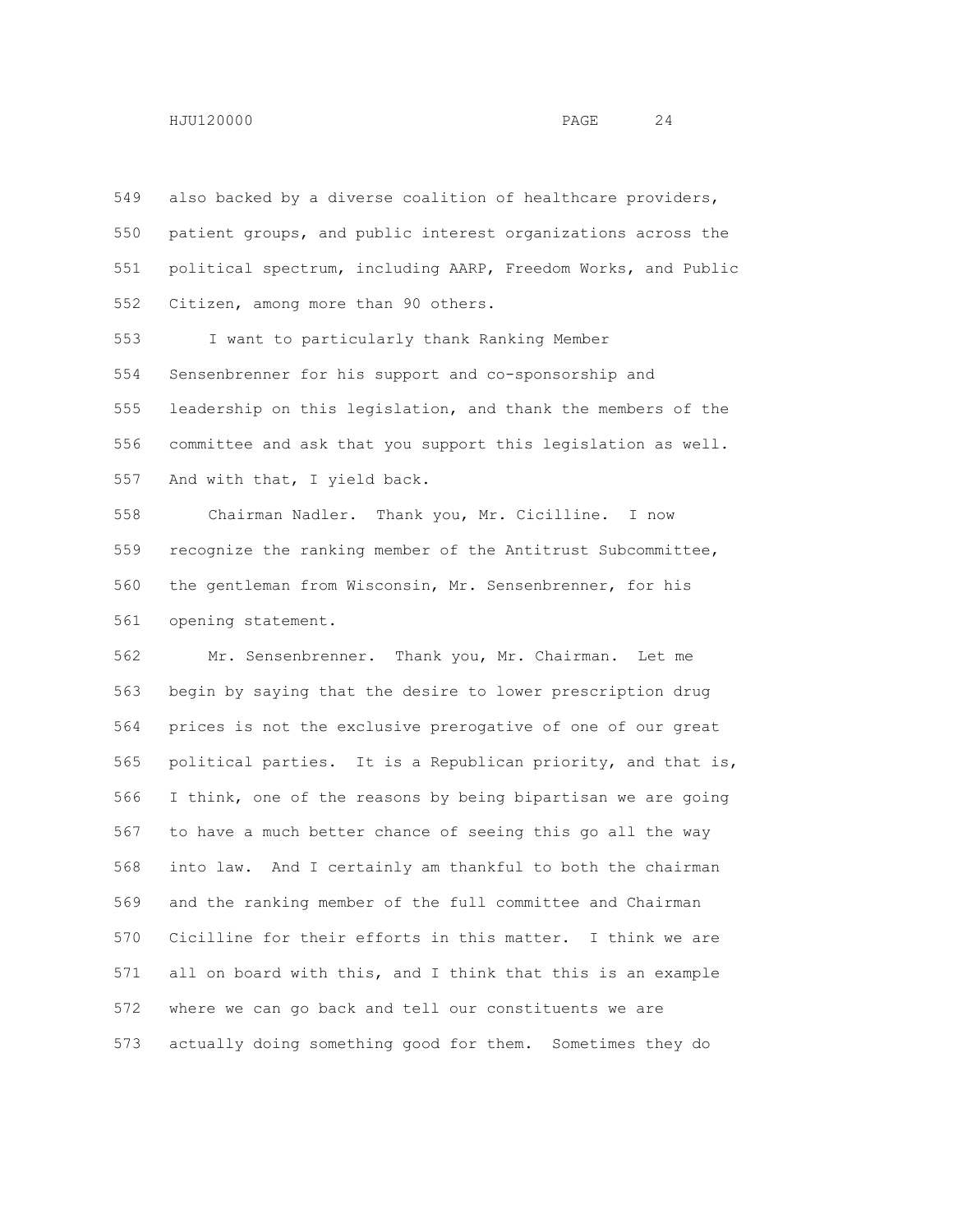have their doubts about that.

 According to the Centers for Medicare and Medicaid Services, Americans' spending on healthcare now accounts for 17.8 percent of the U.S. GDP. That is over \$3.6 trillion, or over \$10,000 a person. These astronomical costs are the result of many factors. Front and center among them are obstacles to patients' access to low-cost generic drugs. Subcommittee Chair Cicilline and I addressed this problem head on during the first weeks of this Congress by reintroducing the CREATES Act.

 This strong bipartisan legislation will deter branded pharmaceutical companies from manipulating test sample availability to block cheaper generic alternatives from obtaining FDA approval and entering the marketplace. The CREATES Act will lead to lower costs for patients by ensuring that they have faster access to safe and effective FDA-approved generic drugs.

 The Congressional Budget Office has estimated that our bill would produce a multibillionaire decrease in the Federal deficit. Savings to consumers and private insurers will likely be much greater. I urge all my colleagues to support the bill and yield back the balance of my time.

 Chairman Nadler. Thank you, Mr. Sensenbrenner. Without objection, all other opening statements will be included in the record.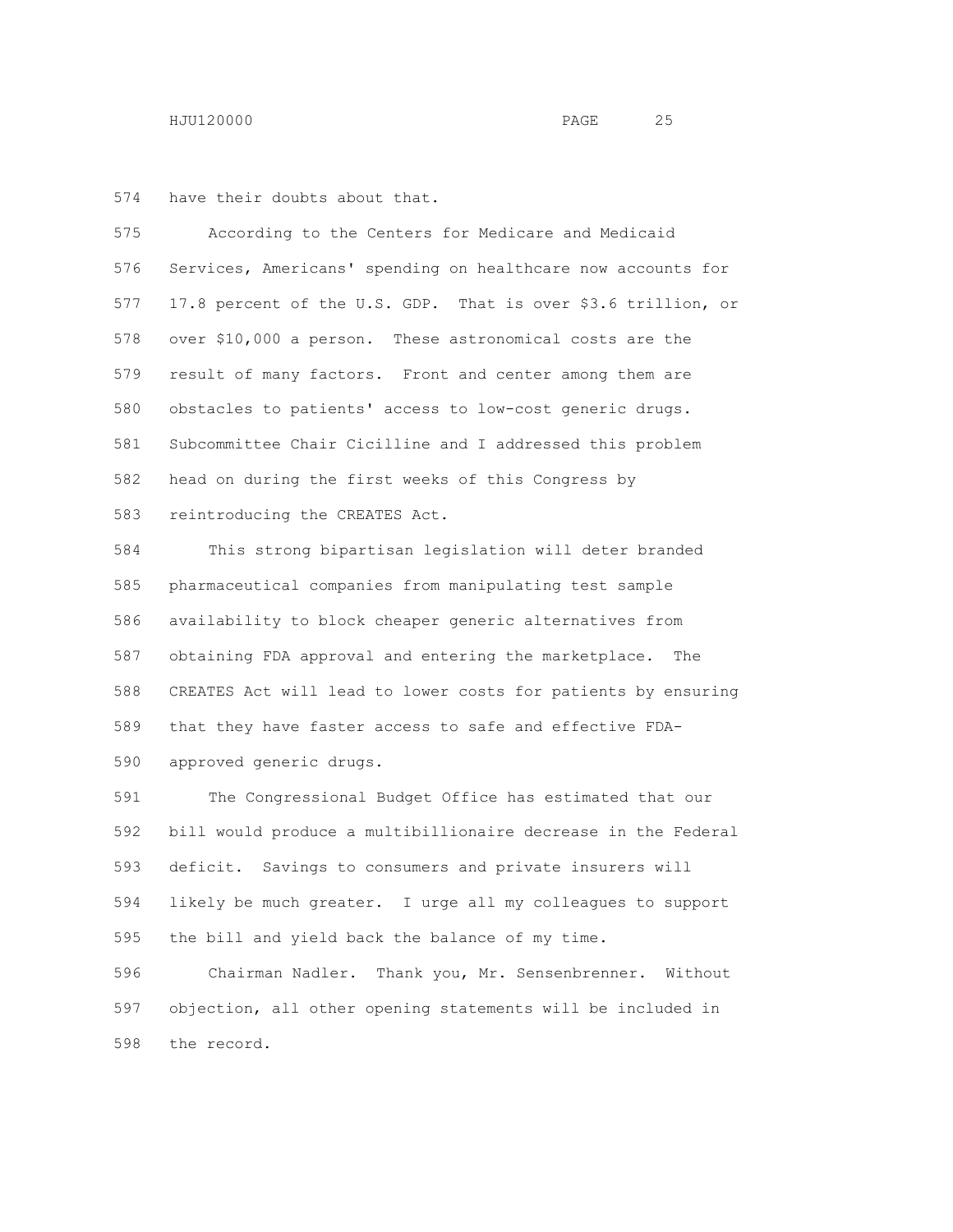Are there any other amendments to H.R. 965?

[No response.]

 Chairman Nadler. In that case, a reporting quorum being present, the question is on the motion to report the bill, H.R. 965, favorably to the House.

Those in favor, say aye?

Opposed, no?

 The ayes have it, and the bill is ordered reported favorably to the House. Members will have 2 days to submit views.

 Pursuant to notice, I now call up H.R. 2374, the Stop Stalling Act, for purposes of markup and move that the committee report the bill favorably to the House.

The clerk will report the bill.

 Ms. Strasser. H.R. 2374, to enable the Federal Trade Commission to deter filing of sham citizen petitions to cover an attempt to interfere with approval of a competing generic drug or biosimilar, to foster competition, and facilitate the efficient review of petitions filed in good faith to raise legitimate public health concerns, and for other purposes. Chairman Nadler. Without objection, the bill is considered as read and open for amendment at any point.

[The bill follows:]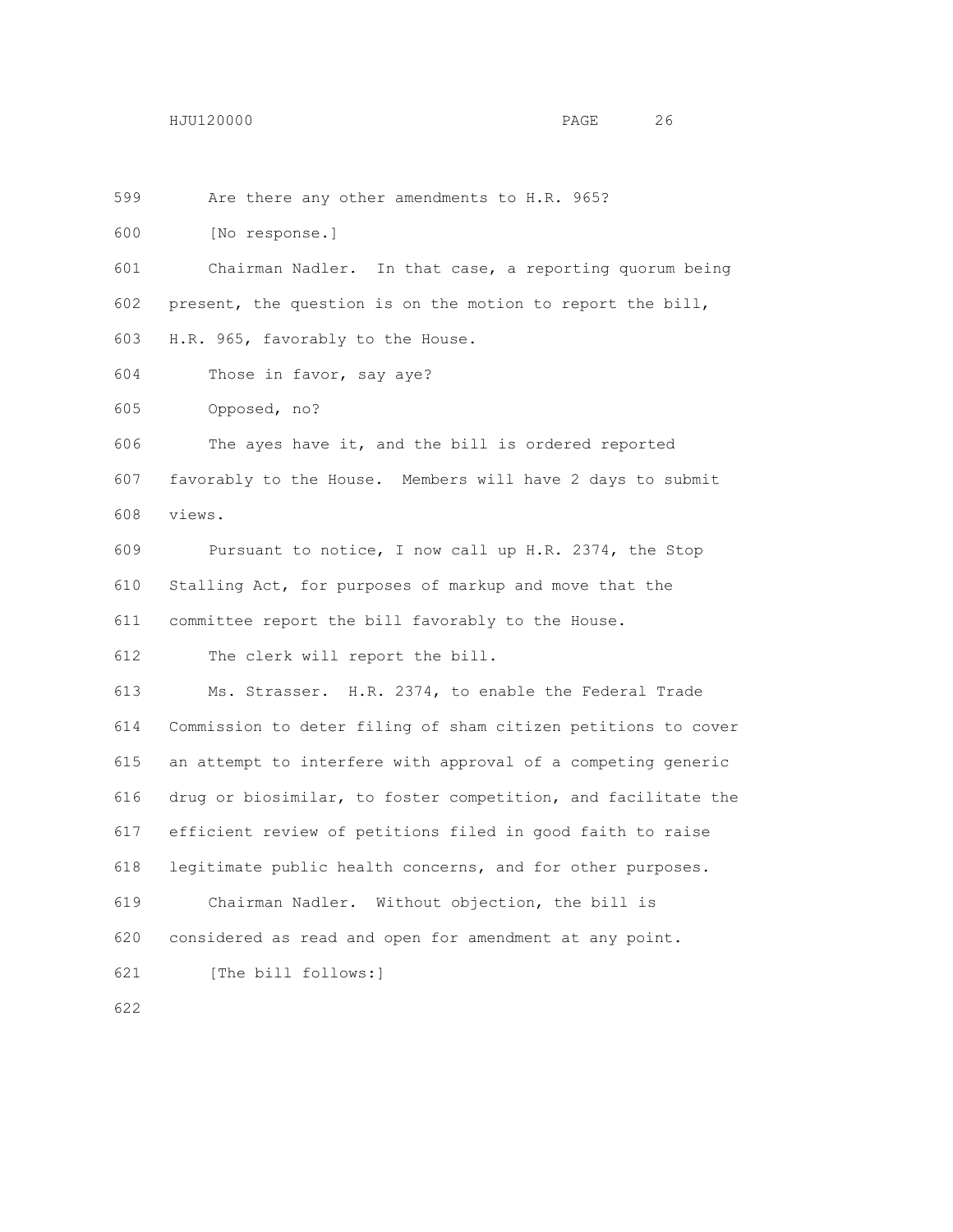Chairman Nadler. I will begin by recognizing myself for an opening statement.

 H.R. 2374, the Stop Stalling Act, takes an important step toward lowering drug prices and increasing competition in healthcare markets. It does this by addressing sham citizen petitions, a delay tactic that some brand-name companies use to keep low-cost generic competitors off the market. Sham petitions result in higher drug prices, potentially causing higher mortality among those who can least afford such higher costs.

 The citizen petition process provides an avenue for the public to raise legitimate scientific and health concerns about drugs under review by the Food and Drug Administration. But instead of serving this important function, this process has often been misused by brand-name drug manufacturers to stifle competition from generics and biosimilars. These companies flood the FDA with sham petitions, lacking any scientific or health-related basis, in order to bog the agency down in paperwork and grind the approval process to a halt.

 In one case, Shire ViroPharma, a major biopharmaceutical company, abused the citizen petition process in order to maintain a monopoly over Vancocin capsules, a drug used to treat potentially life-threatening gastrointestinal infections. For 6 years, ViroPharma inundated the FDA with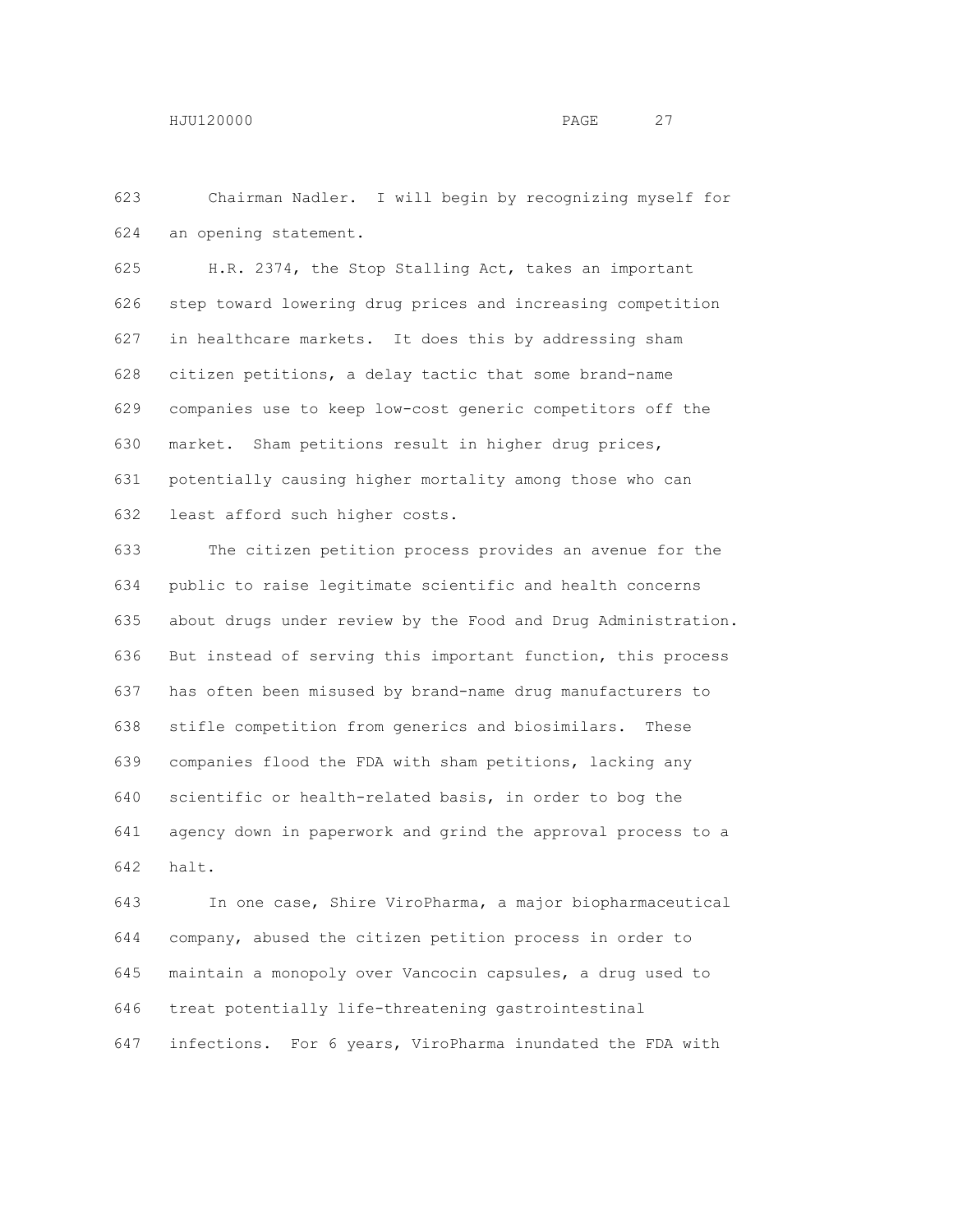sham petitions to delay it from approving generic competitors to Vancocin. According to the Federal Trade Commission's antitrust complaint, ViroPharma's serial sham petitions "lacked any supporting clinical data," yet they succeeded in delaying generic entry at a cost of hundreds of millions of

dollars to patients and other purchasers.

 Another appalling example of the use of sham petitions -- I don't know what they are doing. Another appalling example of the use of sham petitions to extend monopolies resulted in dramatically increasing the cost of combatting opioid abuse, a serious nationwide public health crisis. In 2016, together with the attorneys general of 34 other States, the New York attorney general filed a lawsuit against Indivior alleging that the drug manufacturer engaged in citizen petition abuse and other anticompetitive business practices to maintain its monopoly over Suboxone, a treatment for patients who are addicted to prescription painkillers, heroin and other drugs.

 According to the complaint, Indivior filed a series of sham petitions to prevent the generic competitor from entering the market with the same Suboxone tablets that it sold in the market for nearly 10 years at a profit of over \$2 billion. By the time the FDA rejected the sham citizen petitions, Indivior had pulled the Suboxone tablet version from the market and converted the market to its newly-

HJU120000 PAGE 28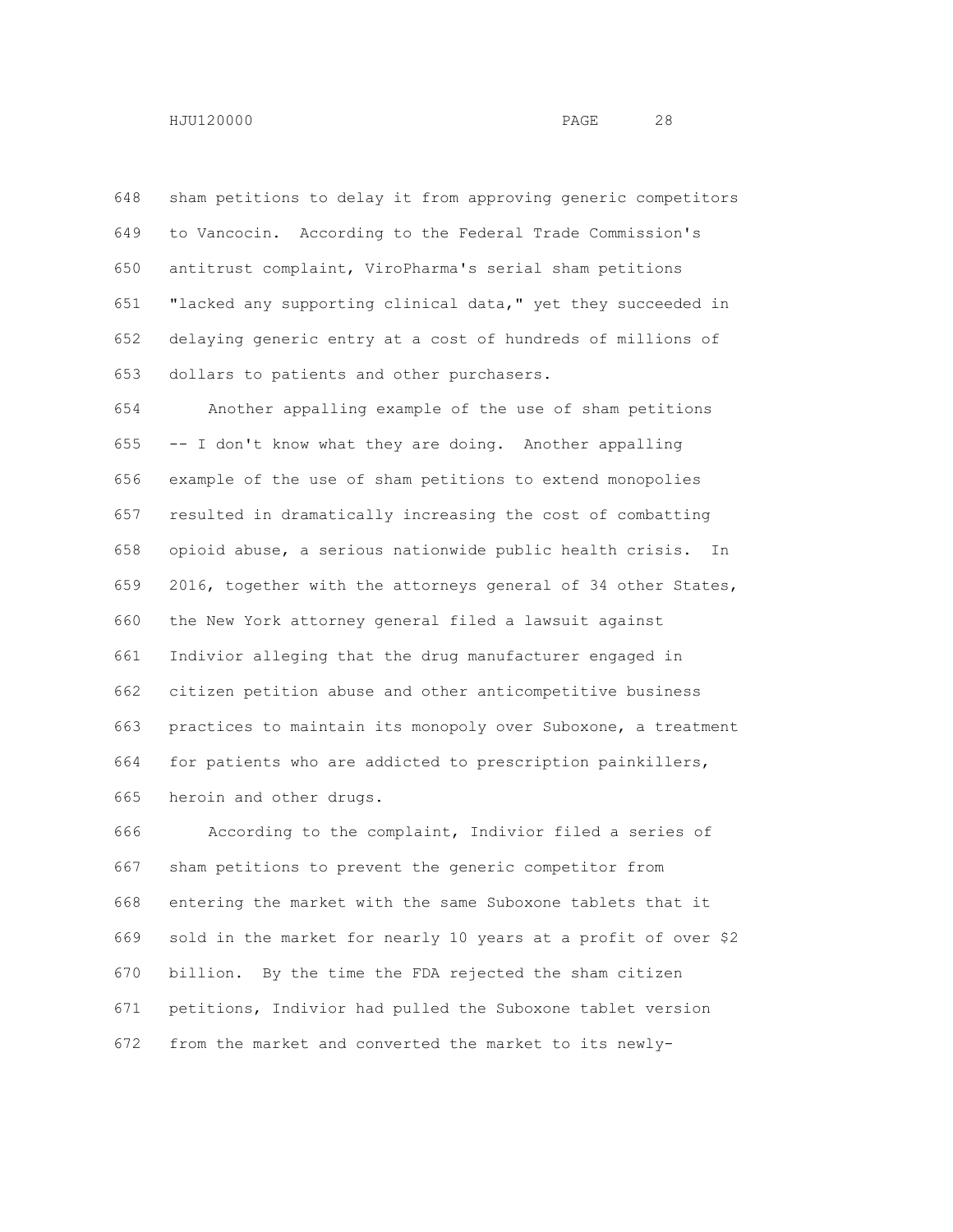patented Suboxone film. By abusing the citizen petition process, Indivior reaped monopoly profits from the sale of Suboxone film, and it deprived victims of opioid addiction and medical practitioners the benefits of generic

competition.

 The Stop Stalling Act will put an end to these abusive and anticompetitive practices. The bill provides the submission of a sham petition to prevent the delayed entry of a generic or biosimilar competitor is presumptively illegal under the antitrust laws. It also gives the FTC authority to seek a civil penalty and other appropriate relief in response to the filing of sham petitions by drug manufacturers. Importantly, this measure applies only to petitions that are used for anticompetitive purposes as a cover for an attempt to interfere with the approval of a competing drug. In doing so, the Stop Stalling Act carefully adheres to existing case law and constitutional principles.

 This legislation strikes a reasonable balance that will help lower the cost of prescription drug prices by preventing unnecessary delays and the approval of lower-cost generic competitors while preserving the public's right to petition the government. I thank my colleagues, Congressman Jeffries and Subcommittee Ranking Member Sensenbrenner, for their leadership on this important legislation, and I urge my colleagues to support this potentially lifesaving measure.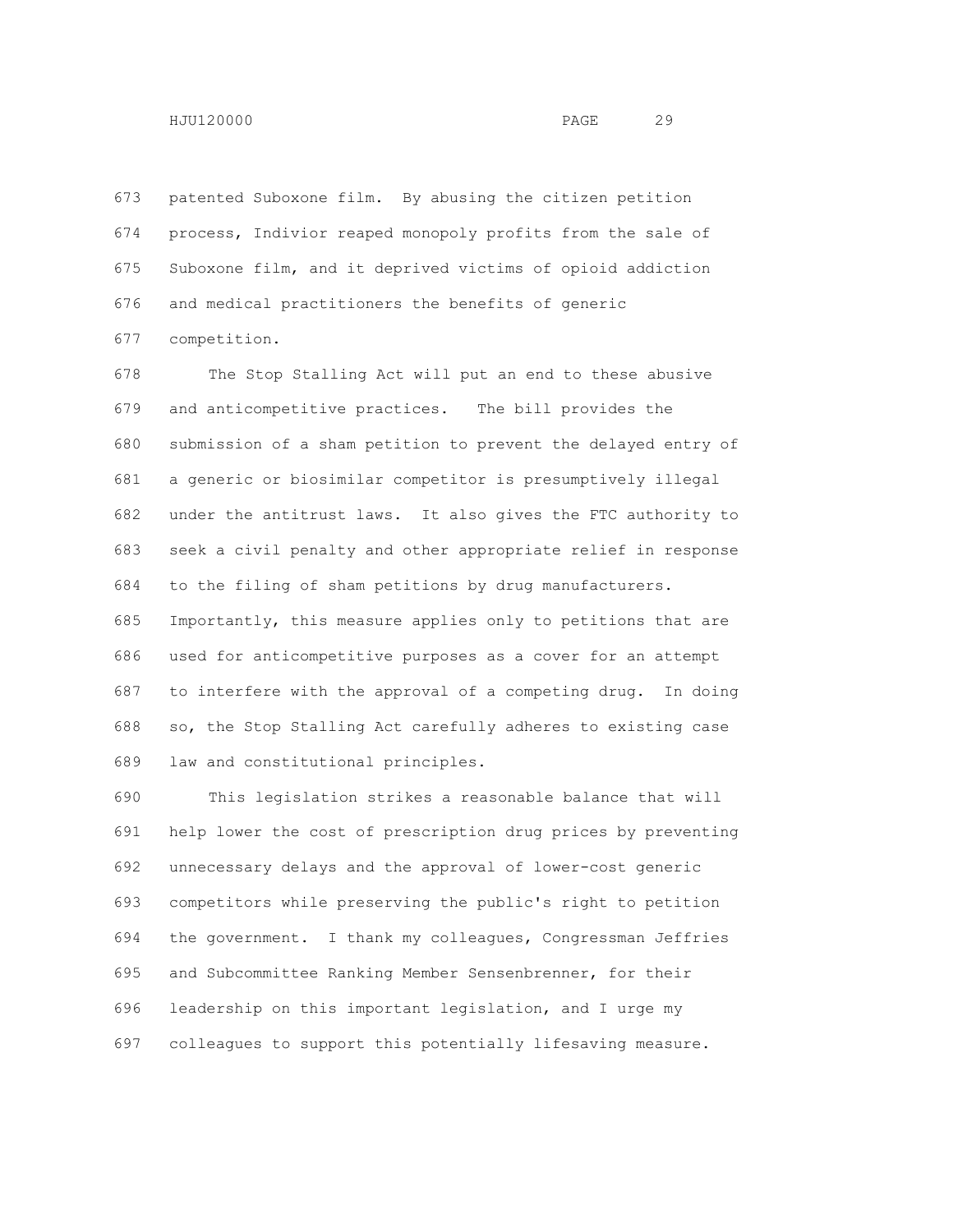I now recognize the ranking member of the Judiciary Committee, the gentleman from Georgia, Mr. Collins, for his opening statement.

 Mr. Collins. Thank you, Mr. Chairman. I want to thank also Mr. Jeffries and Mr. Sensenbrenner for their bipartisan work on this legislation.

 When used appropriately, citizen petitions filed with the FDA allow all Americans to raise legitimate health and safety concerns about prescription drugs proposed for FDA approval. But for too long, drug manufacturers have been allowed to game the system by submitting numerous or baseless, bogus petitions simply so the FDA would delay competing manufacturers' approvals. As long as the FDA is tied up in reviewing petitions, the original manufacturer is shielded from competition, and consumer drug prices stay high.

 Recently, the Third Circuit's decision in *FTC v. Shire ViroPharma* made it harder for the FTC to use antitrust enforcement to stop this anticompetitive behavior. The Stop Stalling Act is sound bipartisan legislation to make sure that the FTC has effective authority to act against sham petitions, while preserving the rights of citizens to bring legitimate health and safety concerns to the FDA. It should stop in their tracks drug manufacturers who seek only to file baseless petitions to keep competitors off the market and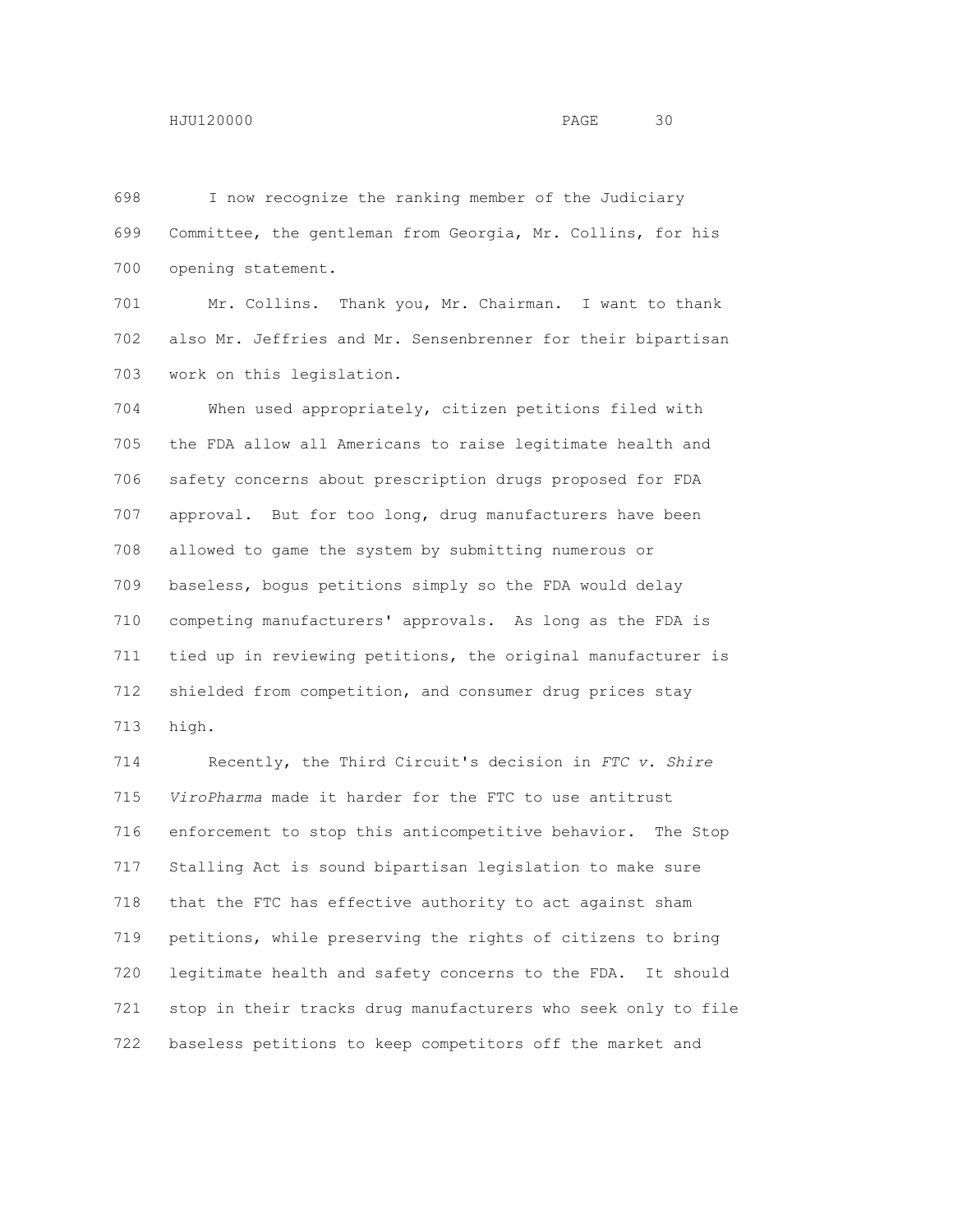prevent consumers from accessing lower-cost alternative medications.

 I am an original co-sponsor to this bill and would encourage all my colleagues to support it as well. With 727 that, I yield back.

 Chairman Nadler. I thank the gentleman. I now recognize the chair of the Subcommittee on Antitrust, Commercial, and Administrative Law, the gentleman from Rhode Island, Mr. Cicilline, for his opening statement.

 Mr. Cicilline. Thank you, Mr. Chairman. I want to urge my colleagues to support H.R. 2374, the Stop Stalling Act, 734 and I want to thank the lead sponsor, Congressman Jeffries, for this excellent bill. And I would like to yield the balance of my time to him so he can explain it to the committee.

 Mr. Jeffries. I thank my good friend for yielding. I also want to thank Chairman Nadler, Ranking Member Collins, my good friend, Chairman Cicilline, as well as Ranking Member Sensenbrenner, the lead Republican on this issue, for their partnership in tackling the soaring cost of lifesaving prescription drugs.

 Today we are offering another bipartisan solution, the Stop Stalling Act, to crack down on abusive behavior in the pharmaceutical industry as we endeavor to make prescription drugs more affordable for everyday Americans. Prescription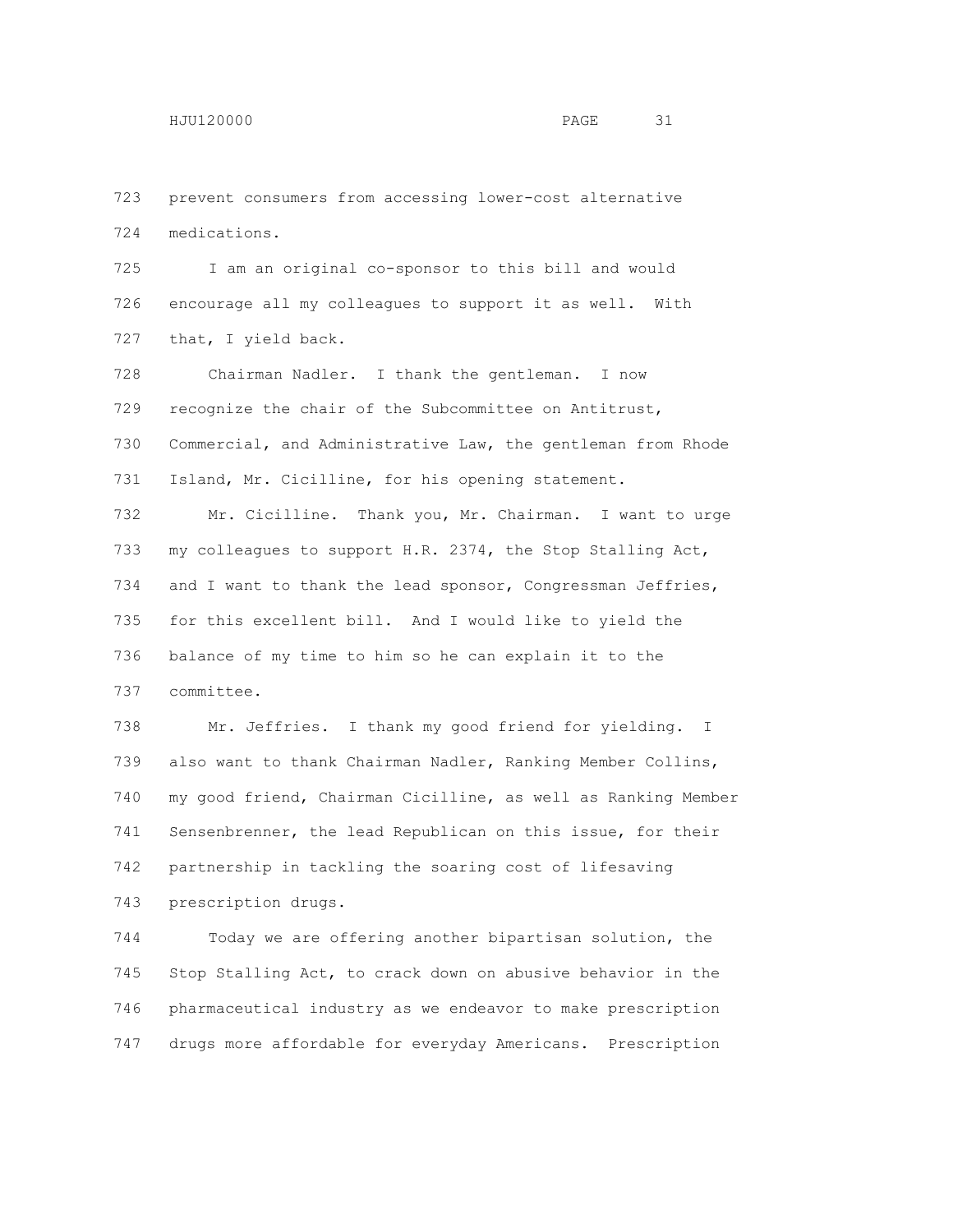drug costs in the United States are skyrocketing. Four of the top 10 prescription drugs in the U.S. have increased in price by more than 100 percent since 2011.

 Studies have shown that increased competition in the pharmaceutical arena, rather than monopoly-like behavior, lowers prescription drug costs. The entry of generic drugs into the market to compete with brand-name drugs can dramatically reduce prices for the American people. It is a simple economic principle that is as American as apple pie. Competition lowers prices.

 In fact, the U.S. Food and Drug Administration said, "Generic medicines have the same therapeutic effect as their branded counterparts, but are typically sold for an estimated 80 to 85 percent less compared with the price of brand-name medicine." In order to artificially inflate the cost of prescription drugs, some companies are blocking generic competition into the market. In this regard, stalling tactics are sometimes used to delay the launch of generic products that can compete with brand-name drugs.

 One of these tactics is the filing of sham petitions with the FDA. Citizen petitions were never designed as an avenue for branded companies to artificially inflate drug costs by stalling the entry of generic brands into the market. Congress designed the citizen petition process to let ordinary Americans raise legitimate public health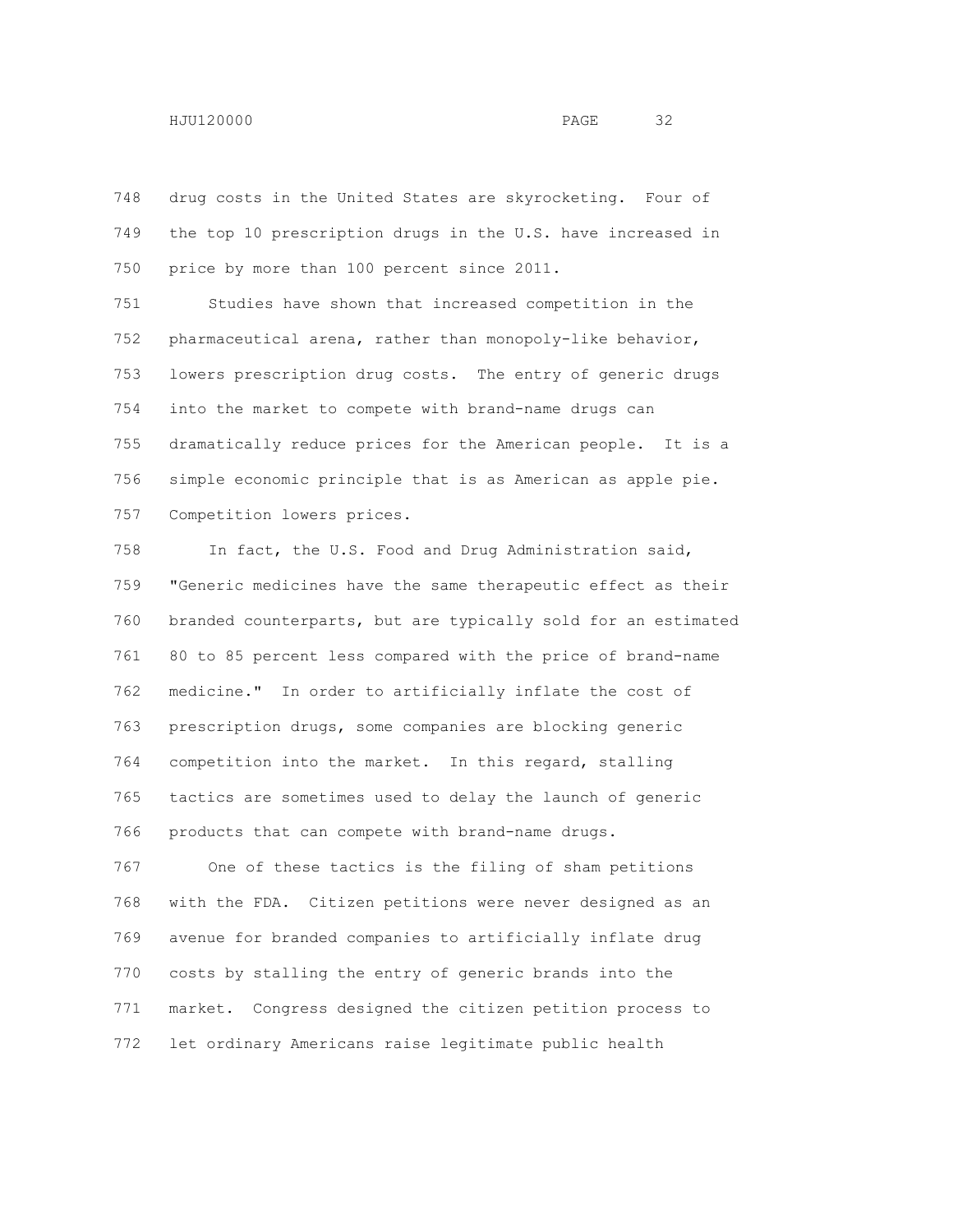concerns with drugs under review by the FDA. Brand-name drug companies have hijacked this process and started flooding the FDA with fake, meritless safety concerns about generic drugs. The FDA is required under law to respond to each petition, thereby wasting time and taxpayer-funded resources on often frivolous claims. While the sham petitions are in review, the generic drugs being petitioned sit in limbo without approval and out of reach from everyday Americans. Take, for example, a brand-name company called ViroPharma that inundated the FDA with 24 citizen petitions and 22 other filings with respect to a competing generic drug to treat gastrointestinal infections. In 2017, the current Administration and the Federal Trade Commission said in the court case, *FTC v. Shire ViroPharma*, that ViroPharma's campaign had succeeded in delaying generic entry at a cost of hundreds of millions of dollars.

 The American people are indeed being played. We must end these abusive tactics. That is why are advancing the bipartisan Stop Stalling Act, and I urge all my colleagues to support this legislation as we endeavor to lower prescription drug prices on behalf of the American people. And I yield back.

 Chairman Nadler. I thank the gentleman. I now recognize the ranking member of the Antitrust Subcommittee, the gentleman from Wisconsin, Mr. Sensenbrenner, for his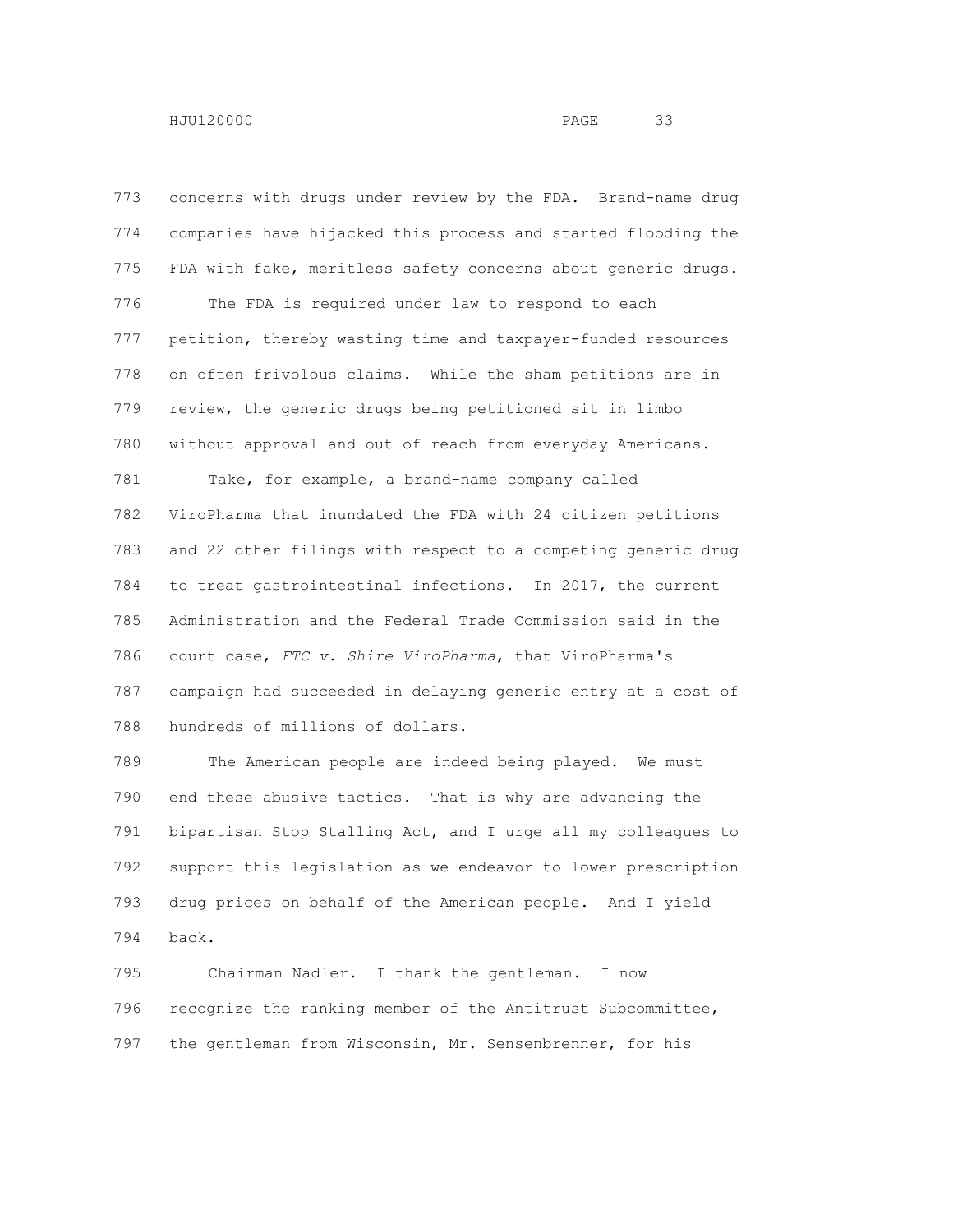opening statement.

 Mr. Sensenbrenner. I thank my colleague, the gentleman from New York, Mr. Jeffries, for partnering with me on the Stop Stalling Act, and I also thank the chair and ranking member for bringing the bill to markup. I sincerely hope we can achieve enactment of this bill during this term of Congress.

 The Stop Stalling Act is yet another way in which drug manufacturers game government processes to shut new generic drug competition out of the market. No one will champion more than I the right of American citizens to petition their government for redress of grievances, but some incumbent drug manufacturers too often abuse this right by filing sham citizen petitions with the FDA. These sham petitions simply gum up the FDA's generic approval process, delaying approvals until the petitions can be looked at and disposed of by the FDA.

 While they can be quick and cheap for incumbent manufacturers to gin up, they can keep drug prices high and out of patients' reach. This is wrong, and it should stop. With the Third Circuit's recent decision in *FTC v. Shiro ViroPharma*, it stands to make it harder for the FTC to police the behavior through antitrust enforcement. This strong bipartisan bill responds by establishing a specific statutory remedy against the filing of sham petitions.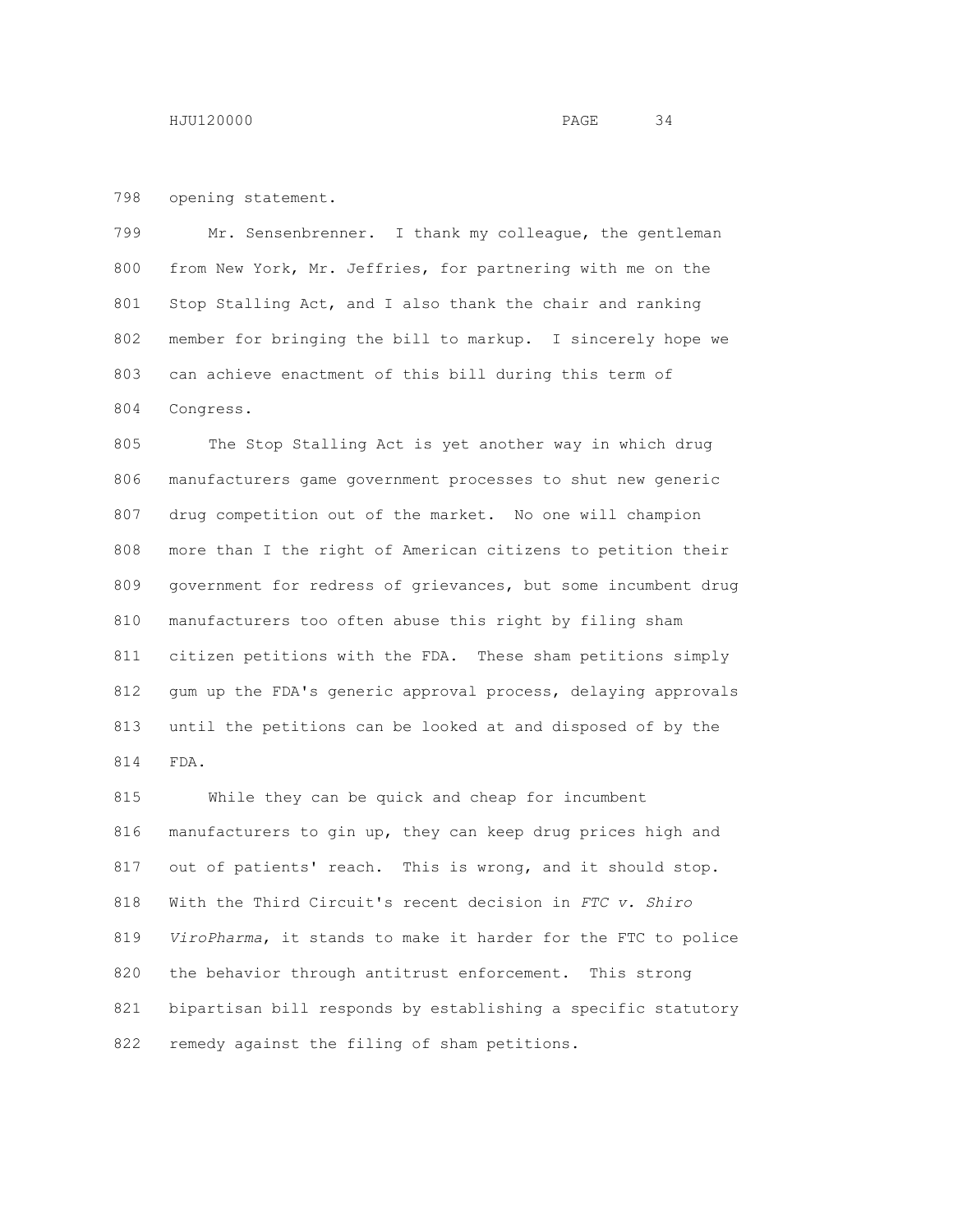The bill preserves every right of every citizen to bring legitimate health and safety concerns to the FDA. At the same time it makes sure that generic drug manufacturers can sue under the antitrust laws those who file sham petitions 827 just to keep lower-cost generic drugs out of the market. I urge my colleagues to support this bill and yield back the balance of my time. Chairman Nadler. Thank you, Mr. Sensenbrenner. Without objection, all other opening statements will be included in the record. 833 Are there any amendments to H.R. 2374? [No response.] Chairman Nadler. Well, a reporting quorum being present, the question is on the motion to report the bill, 837 H.R. 2374, favorably to the House. 838 Those in favor, say aye? Those opposed, no? 840 The ayes have it, and the bill is ordered reported favorably to the House. Members will have 2 days to submit views. Pursuant to notice, I now call up H.R. 2376, the Prescription Pricing for the People Act of 2019, for purposes of markup and move that the committee report the bill favorably to the House. 847 The clerk will report the bill.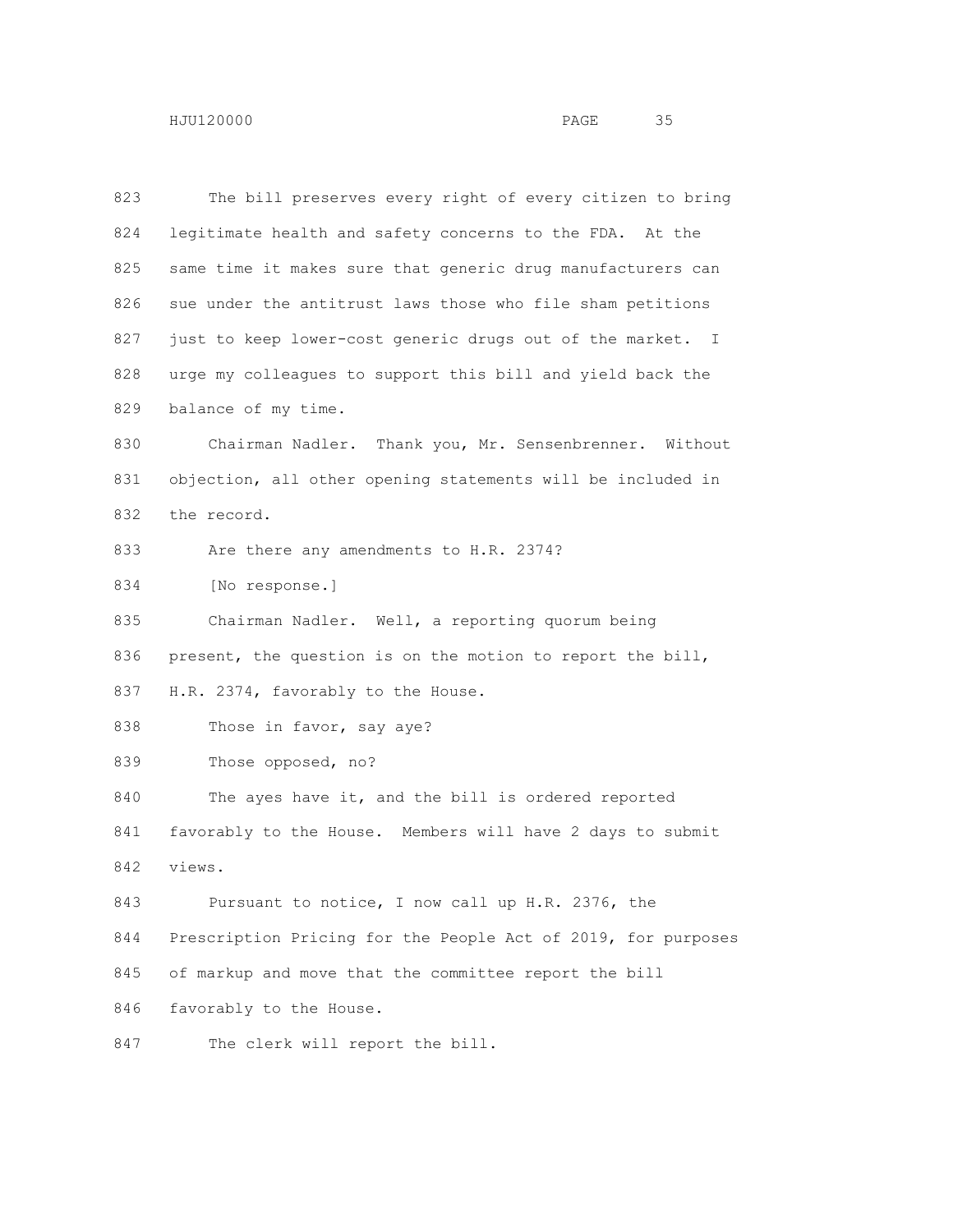| 848 | Ms. Strasser. H.R. 2376, to require the Federal Trade       |
|-----|-------------------------------------------------------------|
| 849 | Commission to study the role of intermediaries in the       |
| 850 | pharmaceutical supply chain and provide Congress with       |
| 851 | appropriate policy recommendations, and for other purposes. |
| 852 | Chairman Nadler. Without objection, the bill is             |
| 853 | considered as read and open for amendment at any point.     |
| 854 | [The bill follows:]                                         |
|     |                                                             |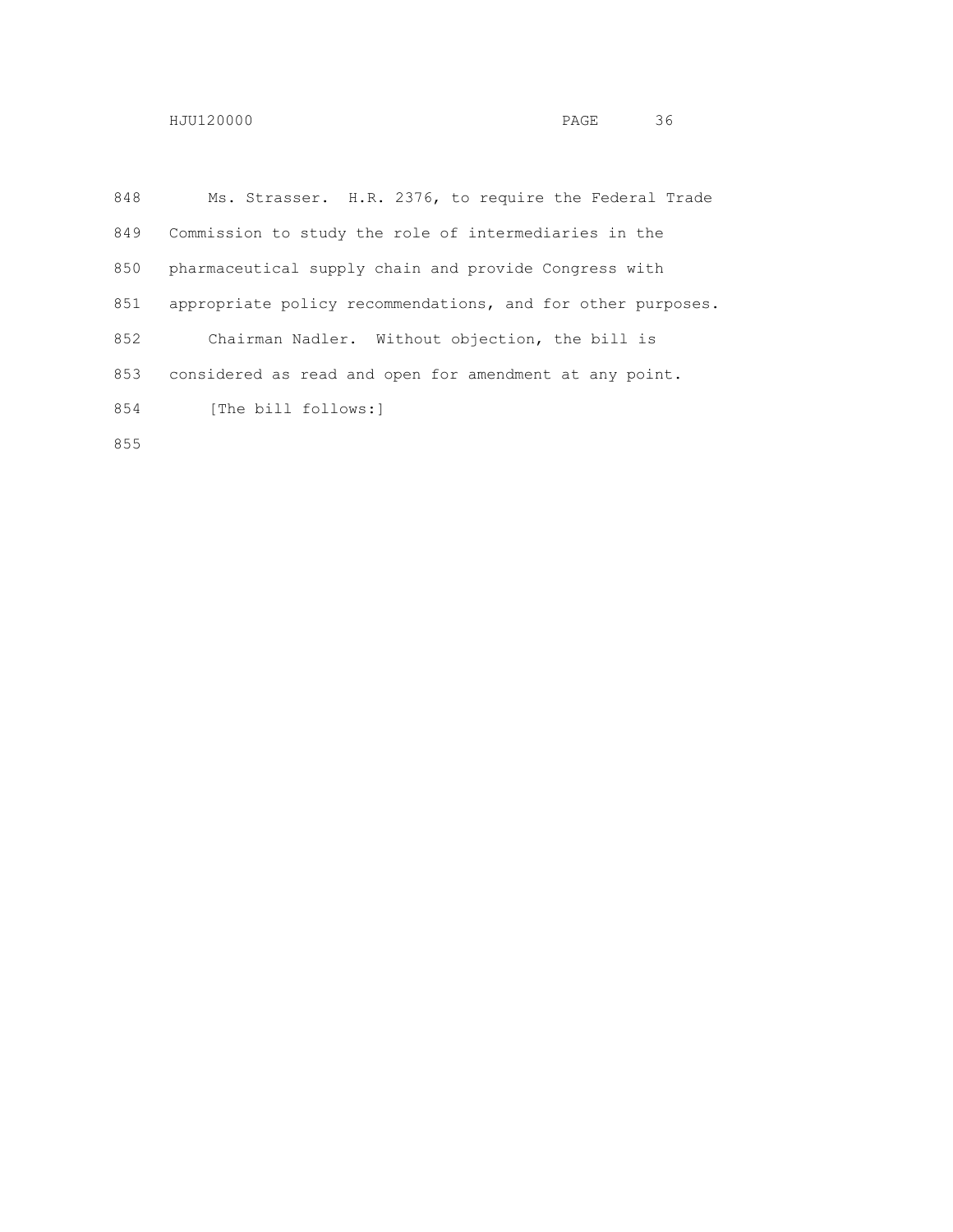Chairman Nadler. I will begin by recognizing myself for an opening statement.

 H.R. 2376, the Prescription Pricing for the People Act of 2019, would require the Federal Trade Commission to conduct a comprehensive report on the state of competition in the drug supply chain. In particular, this study would focus on whether pharmacy benefit managers, or PBMs, have engaged in certain behavior for anticompetitive purposes, such as steering patients to pharmacies in which a PBM has an ownership interest, giving such pharmacies more favorable rates than it offers to competing pharmacies, or using its market power to depress the use of lower-cost prescription drugs.

 PBMs are responsible for administering prescription drug benefits through negotiations and contracts with drug 871 manufacturers, health insurers, healthcare providers, and pharmacies. As leading economist, Fiona Scott Morton, testified in the hearing on competition in the healthcare 874 marketplace held by the Subcommittee on Antitrust, Commercial, and Administrative Law earlier this year, PBMs play a dual role in the drug supply chain, facilitating price competition among branded and generic companies while negotiating for lower prices in competitive markets. This role, she explained, is "critical because it is one of the few agencies in our commercial pharmaceutical marketplace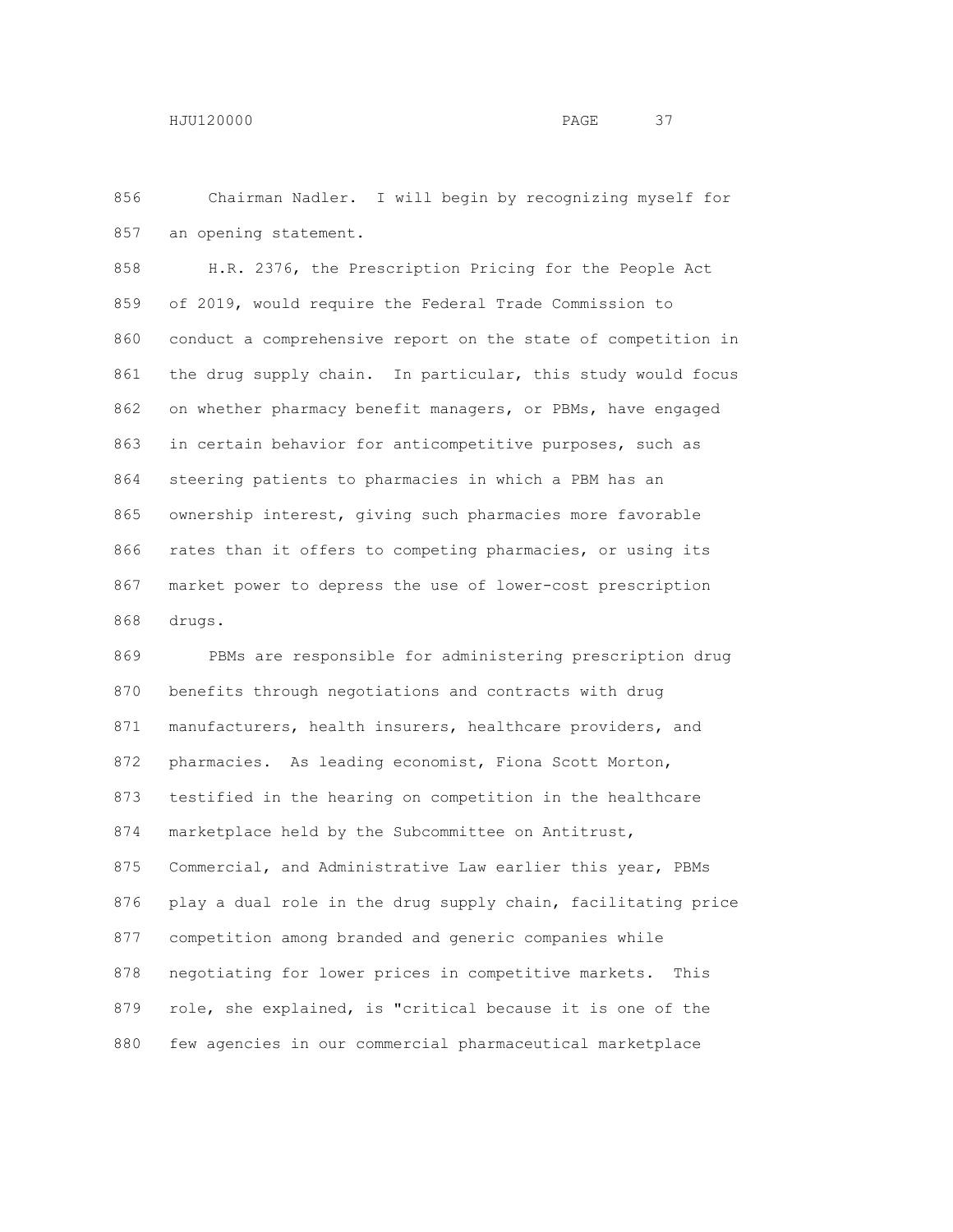881 that creates price competition."

 However, the PBM marketplace is highly concentrated. In fact, only three companies control the vast majority of the market, and the biggest PBMs also own the Nation's largest 885 retail pharmacy chains, so they are negotiating against themselves. As a result of this concentration of market power and inherent to conflict of interest, these firms have the incentive and the ability to leverage their dominance in the PBM marketplace to steer business to their own pharmacies and away from competitors or to raise their rivals' costs.

 There is also growing concern that some PBMs engage in anticompetitive contracting practices that lead to higher drug prices. This concern is exacerbated by the lack of transparency in the PBM marketplace. It is difficult for the public to know whether the cost savings achieved by PBM negotiations are ultimately passed on to consumers when the drug pricing process is shrouded in secrecy.

 The study required by this legislation will provide helpful guidance to Congress as it considers ways to lower drug prices, and I commend Ranking Member Collins for his leadership and for his commitment to promoting greater competition in the drug supply chain. I look forward to working with him on this issue, and I urge my colleagues to support this legislation.

I now recognize the ranking member of the Judiciary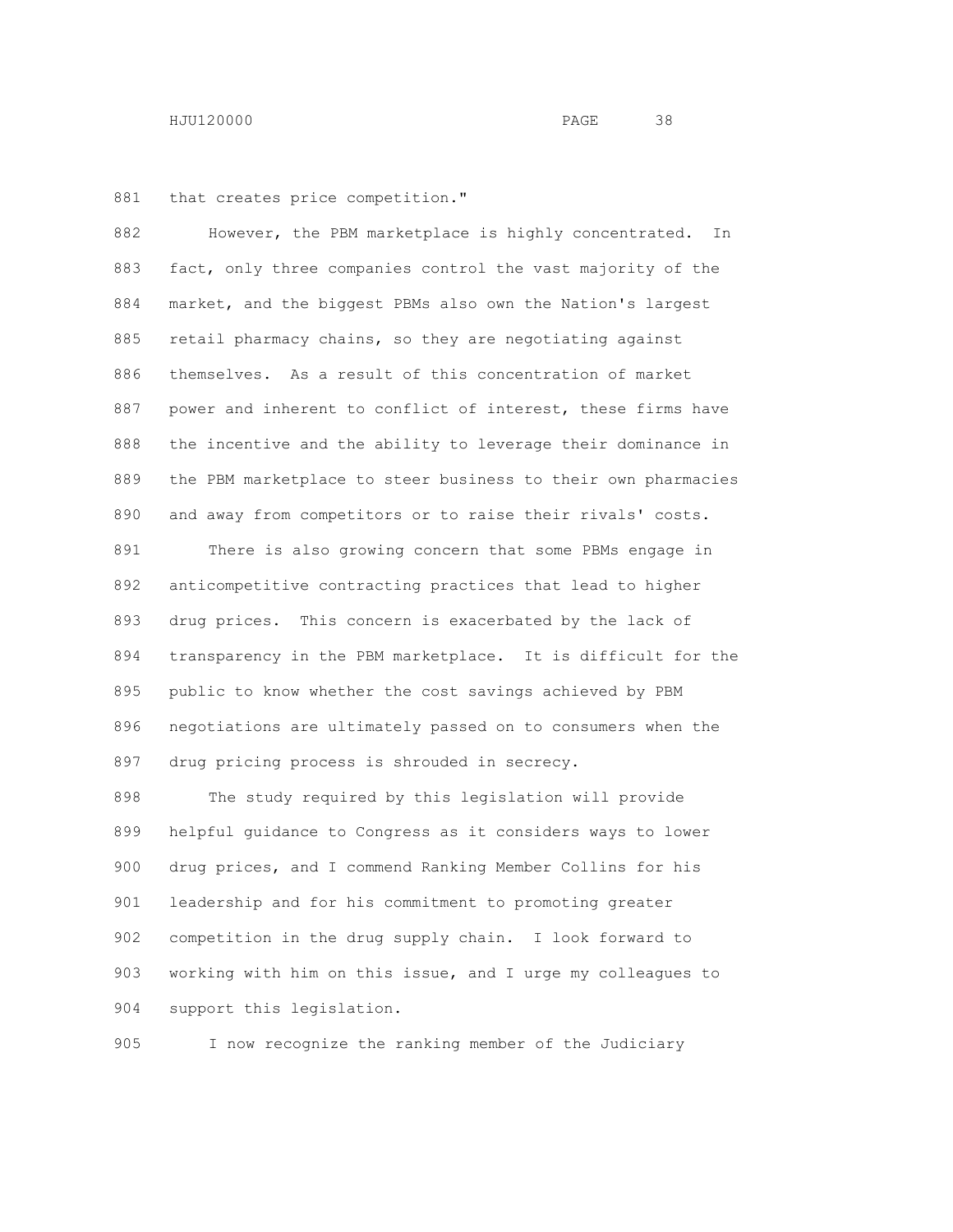Committee, the gentleman from Georgia, Mr. Collins, for his opening statement.

 Mr. Collins. Thank you, Mr. Chairman, and I appreciate you partnering with me on this Prescription Pricing for the People Act. This is something that has been a passion of mine for the entire time I have been in Congress for the 6 years in dealing with this issue of PBMs. And I am glad to see this along with the Administration and others making moves to address this situation in our healthcare system.

 Over the past decade, consolidation across the healthcare and prescription drug markets have rapidly increased. Nowhere is this more prevalent than the PBM, or pharmacy benefit manger, marketplace. Since 2008, the market has gone from more than 20 major players to three companies controlling 85 percent of the market. As these companies have consolidated horizontally, they have also merged vertically with major pharmacies and health insurers.

 The resulting consolidation has enabled PBMs to maneuver in the shadows to block savings from reaching the patients who depend on them to afford their medications. PBMs consistently engage in anticompetitive behavior by targeting competing pharmacies with unfair audits and under reimbursements. PBMs are able to audit competing pharmacies, viewing data including the pharmacy's acquisition cost and patient data. PBMs then use the data to steer patients to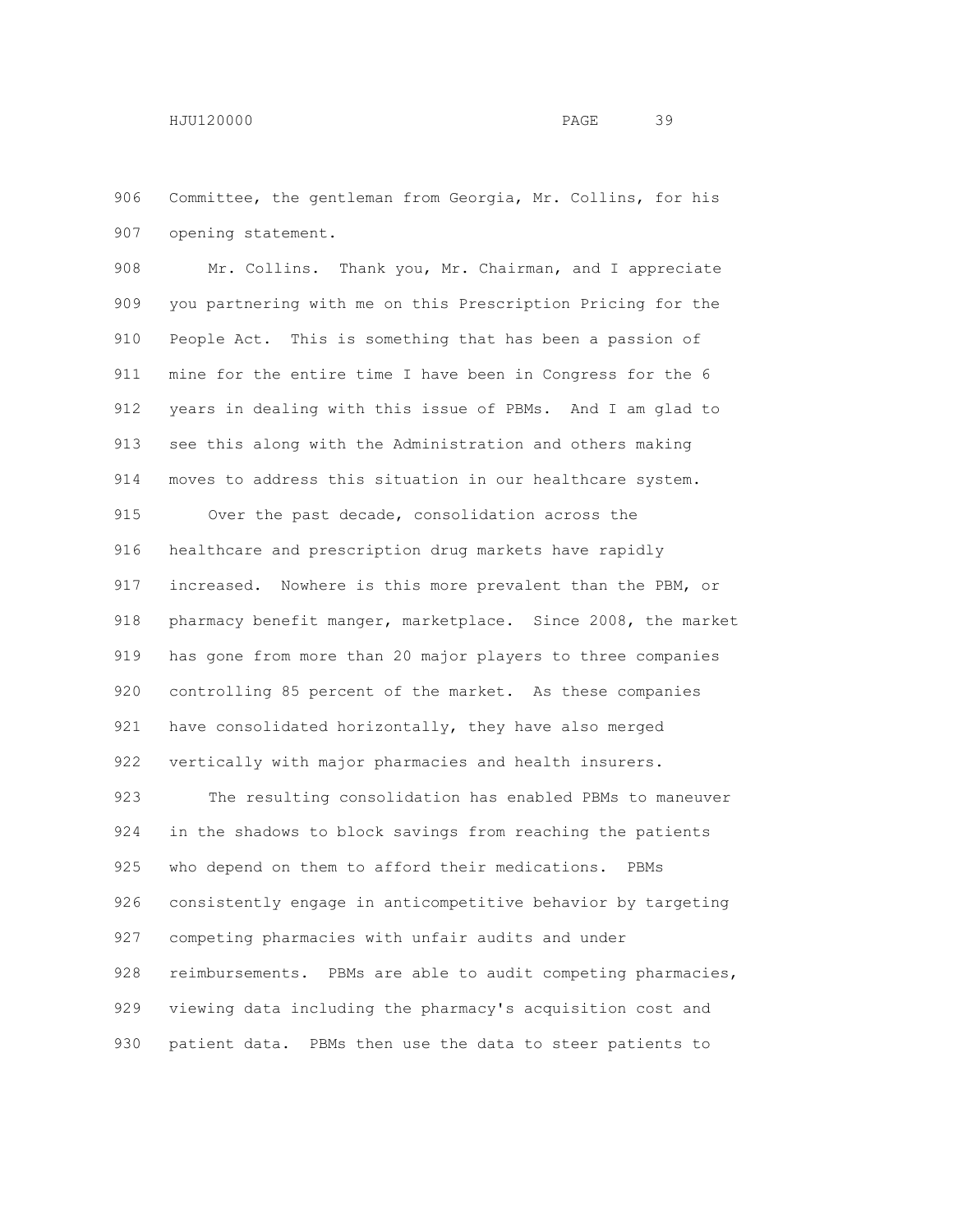their own pharmacies and reimburse competing pharmacies at a much lower rate, retaining the spread along the way. In 933 Ohio, CVS and OptumRx charge the State over \$400 million more 934 than they paid out to their pharmacies.

 PBMs exert immense control over the patient formularies, allowing them to steer patients to high-cost medications 937 because these medications give them higher rebates. By steering patients to high-cost medications, PBMs increase patient copays and incentive manufacturers to increase drug costs to pay the PBMs' higher rebate demands. PBMs' role as intermediaries also allow them to extract rebates and price concessions from competing pharmacies and manufacturers without passing them on to the patients. Due to the lack of transparency, these price concessions are often withheld from the patients and payers, increasing PBM profits while failing to decrease drug costs.

 H.R. 2376, the Prescription Pricing for the People Act, directs the FTC to review and report on these anticompetitive behaviors of PBMs and other issues affecting the competition for the pharmaceutical supply chain as a whole. The FTC is on a short timeline to produce these reports so that we will be able to legislate upon the results during this term of Congress when the reports are in.

 This is a bill that I appreciate the chairman partnering with me on. This long overdue. It is time to shine sunshine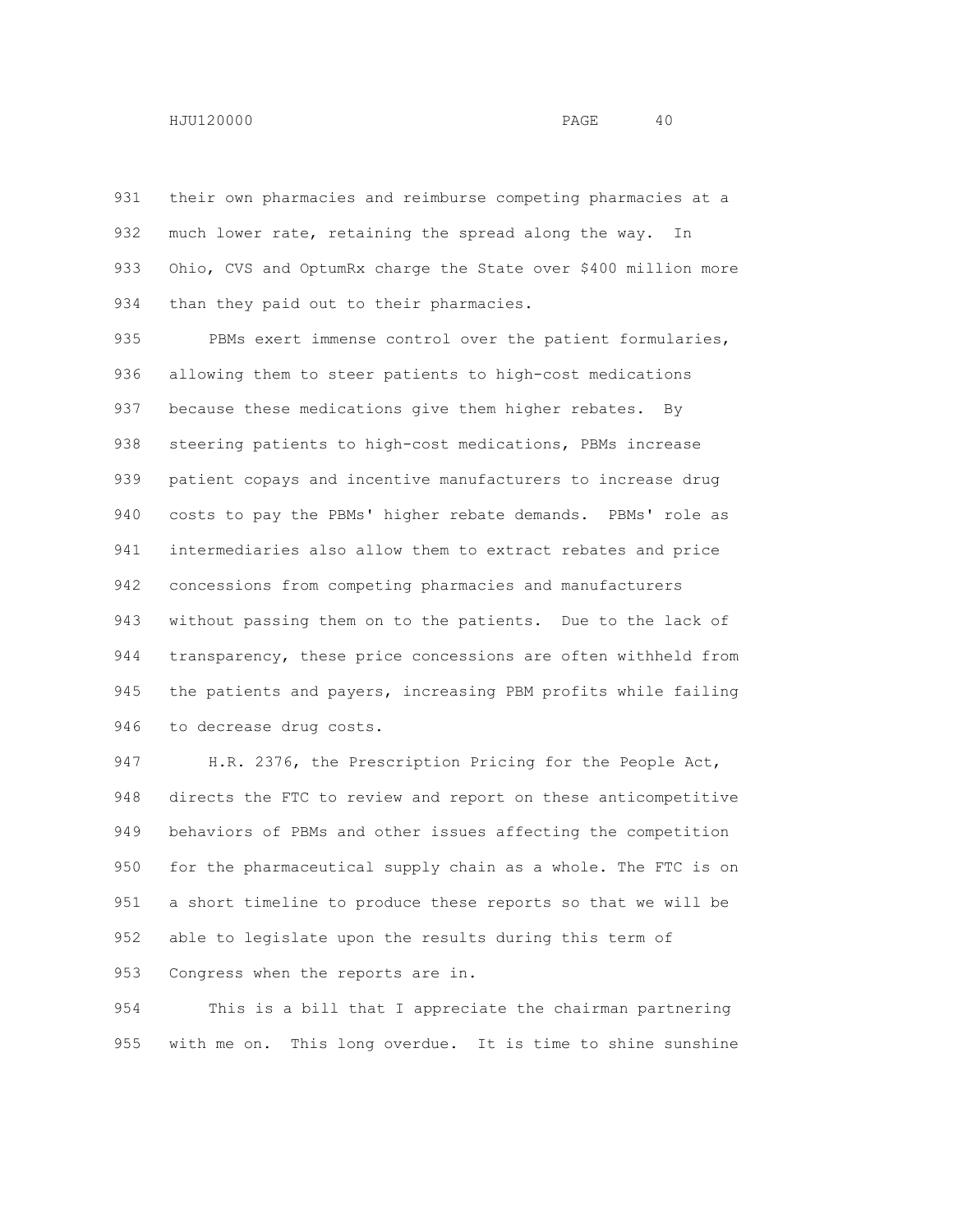in a very dark place and see if we can get this fixed. And I would all my colleagues to support this bill and yield back the remainder of my time. Chairman Nadler. Thank you, Mr. Collins. I now 960 recognize the chair of the Subcommittee on Antitrust, Commercial, and Administrative Law, the gentleman from Rhode Island, Mr. Cicilline, for his opening statement. Mr. Cicilline. Thank you, Mr. Chairman. H.R. 2375, the Prescription Pricing for the People Act of 2019 would require the Federal Trade Commission to study the state of competition in the drug supply chain to ensure that all elements in the supply chain are aligned to reduce costs for consumers and healthcare payers. I strongly support promoting competition in every market, including within the pharmaceutical supply chain. It is critical that consumers ultimately receive the

 benefit of lower drug prices, but as I have said before, I am 973 deeply skeptical of claims that pharmacy benefit managers, PBMs, are a significant driver of high drug costs. PBMs are responsible for negotiating with branded drug companies to lower drug costs on behalf of health insurance payers and employees. Moreover, PBMs reduce costs and improve patient outcomes, as Professor Fiona Scott Morton recently testified before the Antitrust Subcommittee. Those cost savings come in addition to the billions of dollars saved by automatically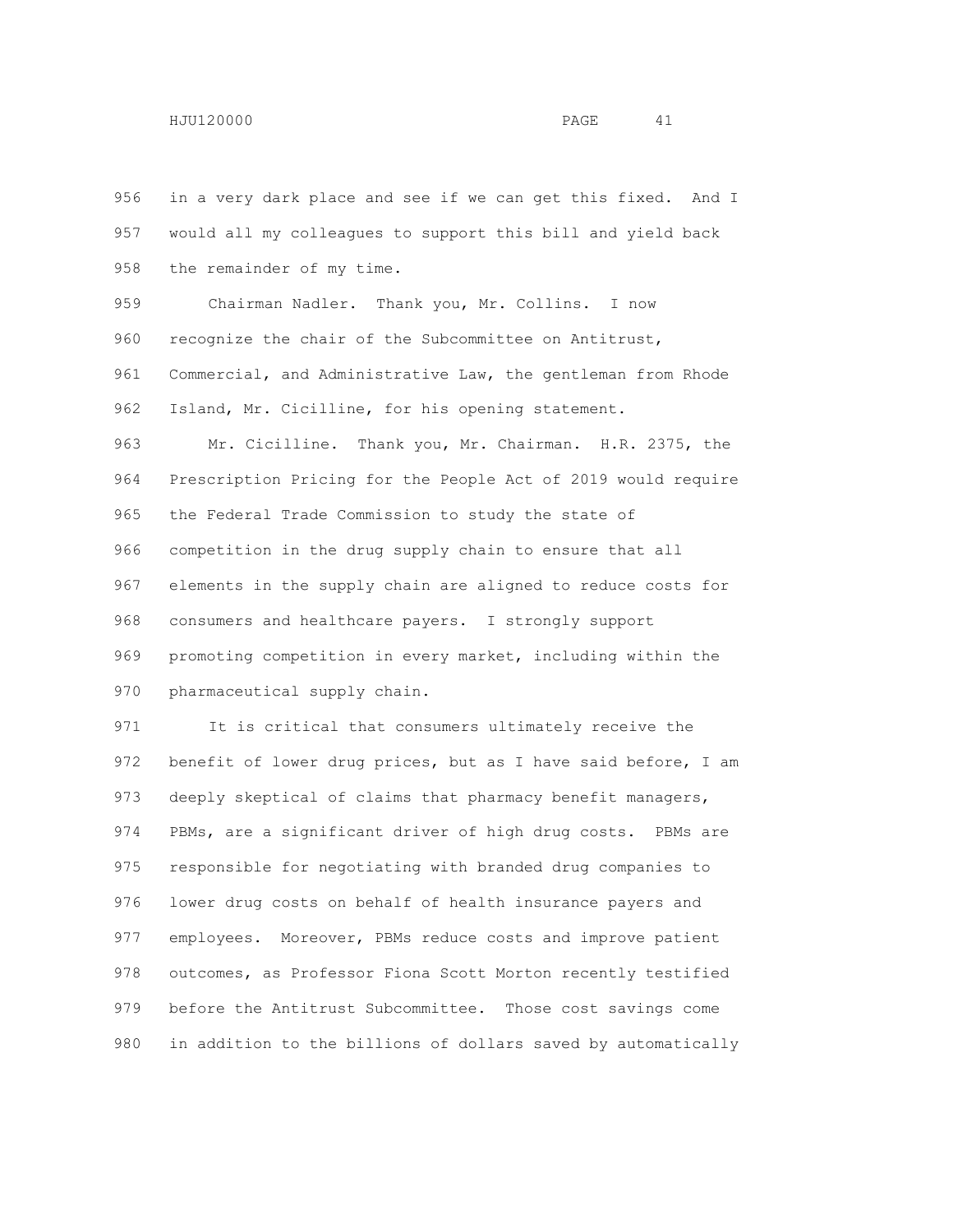substituting generic drugs for branded drugs in retail pharmacies when available, as Professor Feldman and other leading experts have noted.

 But make no mistake. Demonizing or scapegoating PBMs and retail pharmacies in the drug supply chain is a distraction from the leading causes of high drug prices. These include the lack of competition in the manufacturing of prescription drugs, regulatory abuse by branded drug companies to delay generic competitors, and barriers to generic competition, such as pay-for-delay settlements that keep drug prices at artificially high monopoly levels.

 Addressing these issues head on is a critical first step for lowering the cost of prescription drugs, which is why moving today's package of legislation is so important. That said, it has been nearly 15 years since the Federal Trade Commission last issued a study on this market. It is important the public and this committee has the best data for informed policy discussions.

 I thank Ranking Member Collins and his staff for their work on this legislation. It is a balanced inquiry into the subject, and, most importantly, does not come at the expense of serious reforms to high drug prices. I urge my colleagues to support this bill, and I yield back the balance of my time.

Chairman Nadler. I thank the gentleman and now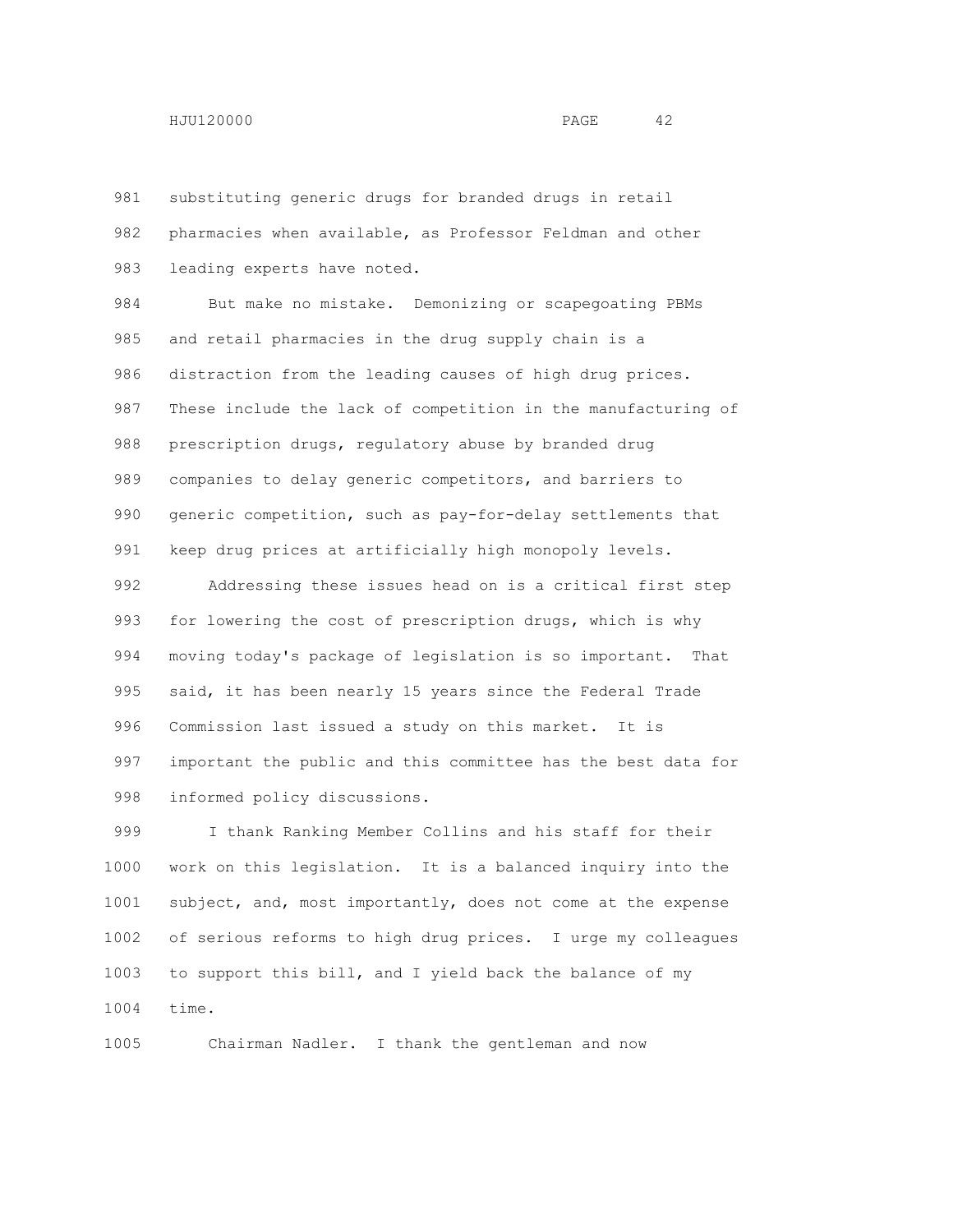recognize the ranking member of the Antitrust Subcommittee, the gentleman from Wisconsin, Mr. Sensenbrenner, for his opening statement. Mr. Sensenbrenner. Thank you very much, Mr. Chairman. I think that the previous speakers have said most of all, but I want to add one thing. I think one of the important things in this bill is that we will get the reports back from the FTC during this term in Congress. So this is something that will allow us to legislate either later on this year or next year to come up with something meaningful to address this part of the problem. I support this bill and urge my colleagues to vote for it. I yield back the balance of my time. Chairman Nadler. I thank the gentleman. Without objection, all other opening statements will be included in the record. Are there any amendments to H.R. 2376? [No response.] Chairman Nadler. A reporting quorum being present, the question is on the motion to report the bill, H.R. 2376, favorably to the House. 1027 Those in favor, say aye? Those opposed, no? The ayes have it, and the bill is ordered reported favorably to the House. Members will have 2 days to submit